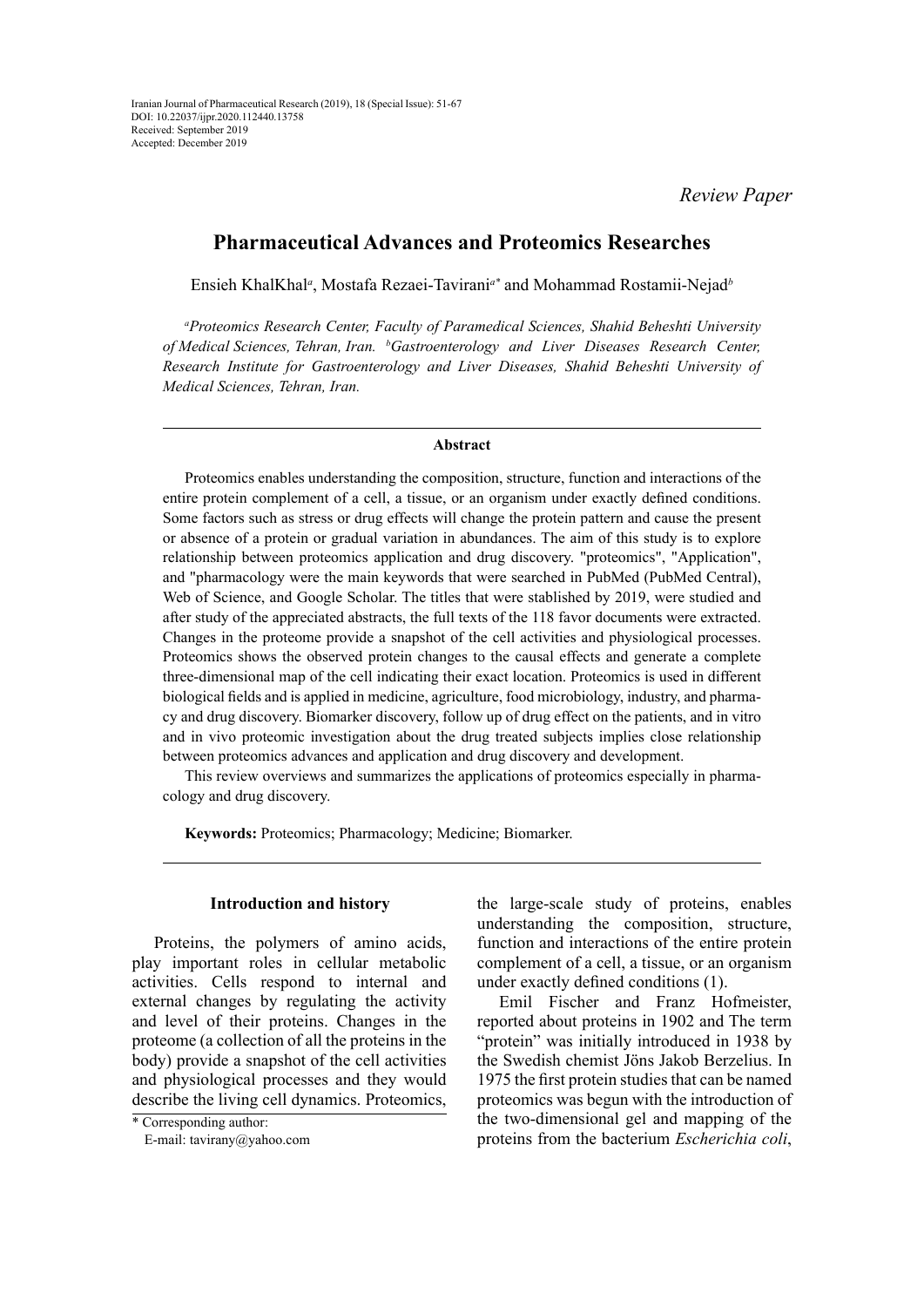guinea pig and mouse. Many proteins could be separated and visualized but they could not be identified. In the early 1990s the terms "proteome" and "proteomics" were coined by Marc Wilkins (2, 3).

Proteome analysis gives a much better understanding of an organism than genomics because genomics can give a rough estimation of expression of a protein. Most of the proteins function are in collaboration with other proteins, and proteomics identifies which proteins interact so it is often considered as the advanced step in the study of biological systems because an organism's genome is more or less constant and the total protein expression profile always changes with time, micro and macro environmental condition (4).

Based on the protein response, proteomics is classified into different groups:

1-Structural proteomics that can help to understand three dimensional shape and structural complexities of functional proteins, can give detailed information of the structure and function of protein complexes present in a specific cell or organism, and can predict the structure of a protein when its amino acid sequence is determined directly by sequencing or from the gene with a method called homology modeling. X-ray crystallography and NMR spectroscopy were mainly used for structure determination (5).

2-Expression proteomics that is used to study the qualitative and quantitative expression of total proteins under two different conditions (the normal cell and treated or diseased cell) and investigates the expression protein patterns in abnormal cells. 2-D gel electrophoresis and mass spectrometry technique (MS) were used to determine the protein expressional changes. Identification of these proteins expressional changes will give valuable information about molecular biology of disease-specific manner for use as diagnostic markers or therapeutic targets (6, 7).

3-Functional proteomics that determines the protein functions, demonstrates how proteins assemble in larger complexes, and identifies the interacting protein partners. Using functional proteomics, an unknown protein with partners belonging to a specific protein complex involved in a particular

mechanism can be identified its biological function  $(8, 9)$ .

The modifications in the protein expression such as stress or drug effects will change the protein pattern and cause the present or absence of a protein or gradual variation in abundances. The main goal of proteomics is not only to pinpoint whole of the proteins in a cell, but also to generate a complete three-dimensional map of the cell indicating their exact location. Furthermore, proteomics analyzes and compares protein expression profiles, and determines where and in which ratio and under what condition proteins are expressed. It shows the observed protein changes to the causal effects (10).Understanding the structure, function and modification of each protein and the complexities of proteinprotein interactions will be critical for developing the most effective diagnostic techniques and disease treatments in the future. An important use of proteomics is using specific protein biomarkers to diagnose disease in medicine (11). Proteomics is the method that has high impact in the economy of pharmaceutical industry via biomarker discovery, follow up of patients, evaluation of drug efficacy in the treated samples, and also capacity for joint to the other large scale methods as like bioinformatics. There for in the present study application of proteomics in the biomedical fields especially drug discovery and development is reviewed.

### **Methods**

PubMed (PubMed Central), Web of Science, and Google Scholar were searched for full text articles on the associated keywords "proteomics", "Application", and "pharmacology" published until August 2019. After title screening and study of the selected abstracts, 118 documents counting the selected ones and the related individuals were included.

## *Application of proteomics*

Today protein-protein interaction, protein function, modifications, and localization studies are explored by proteomics for advancement in science, technology and industry. Proteomics is used in different biological fields and is applied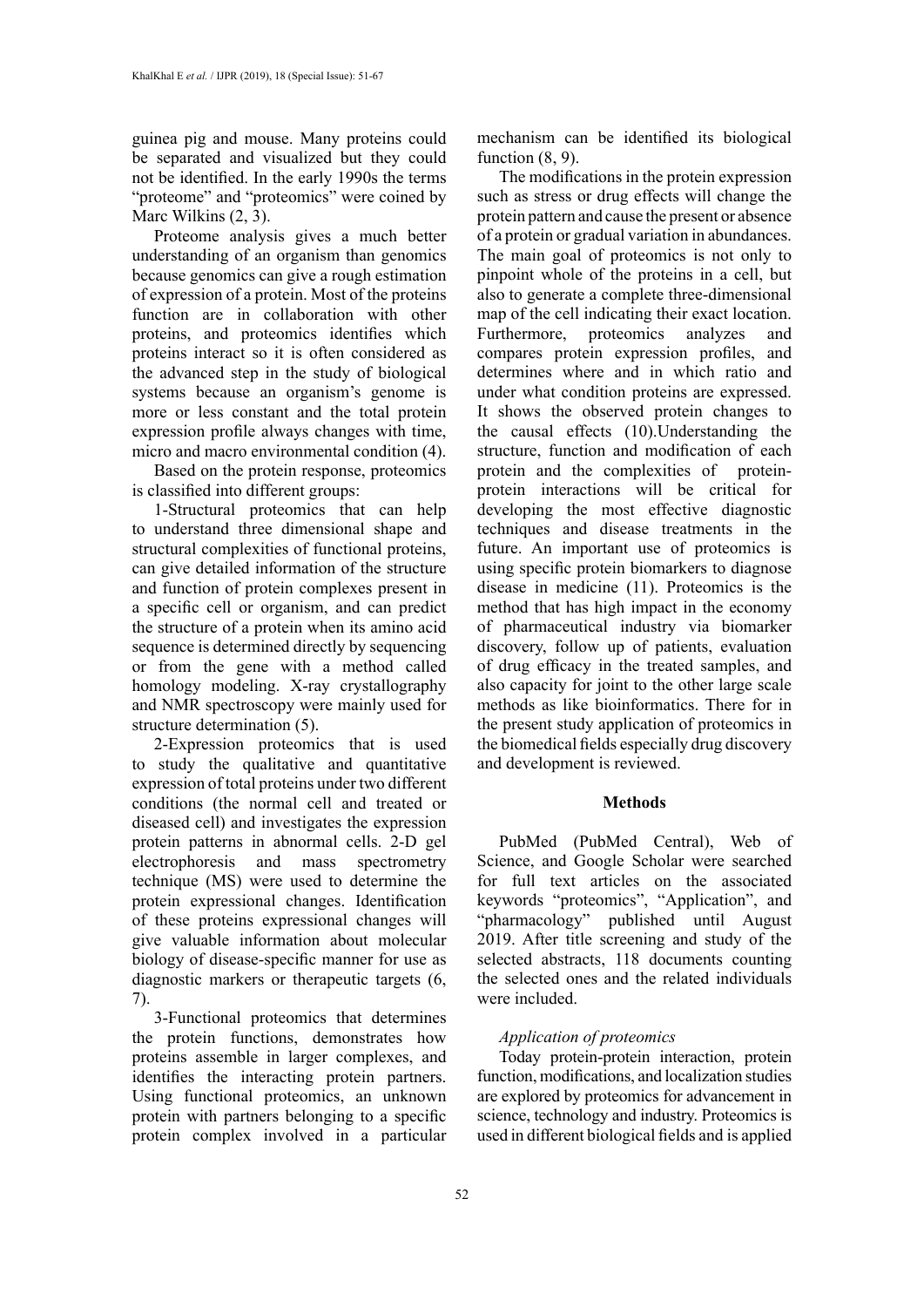in medicine especially in oncology, biomedicine, agriculture, food microbiology and industry, and pharmacy and drug discovery. In the following sections application of proteomics in clinic and medicine, Agriculture, nutrition and food industry, and pharmaceutical industry is discussed.

### *Clinic and Medicine*

Proteomics is used in clinic and medicine for translation new discoveries and technologies into improving patient outcomes, development of understanding of biochemical processes underlying diseases etiology. Proteomics tools have a key role in clinical chemistry, particularly for quantifying metabolites and hormones. The development of targeted proteomics methods support clinical studies specially handling complexities of tissues and bodily fluids, and generate new clinical tests from biomarker discovery (12, 13). In this regard; proteomics studies in the fields of oncology, cardiovascular diseases, neurodegenerative diseases, kidney disease and endocrine disease and disorders are summarized as follow:

#### *Oncology*

 Characterizing the protein expressions and functions of tumor cells causes to discover biomarker for prediction outcomes during cancer treatment and management. Description of the molecular and cellular mechanisms underlying tumor metastasis is the major challenge in medicine therefore the protein expressions analysis that is correlated to the metastatic process helps to understand the mechanism of metastasis and thus facilitate the development of strategies for the therapeutic interventions and clinical management of cancer (14). In the other hand early detection is an important trend in the cancer management. There are several evidences that proteomics was applied to introduce early diagnosis biomarker related to the cancers such as breast, colon, stomach, lung, and brains cancers (15-17).

## *Cardiovascular diseases*

The main advantage of targeted proteomics methods is biomarker development in disease applications such as cardiovascular disease. By using targeted proteomics, putative markers for treatment of hypertrophic cardiomyopathy and myocardial infarction are determined (18).

 Several quantitate cardiovascular disease biomarkers such as LDH-B, CKMB, myoglobin, and troponin I, in serum samples from myocardial infarction patients can be measured accurately by proteomics tools (19). Identification of disease-specific proteins for dilated cardiomyopathy and anti-endothelial cell antibodies as a potential predictive test for chronic heart transplant rejection is investigated by using proteomics studies and databases (20-22).

### *Neurodegenerative diseases and disorders*

A number of major proteins have been linked to neurodegenerative disorders. Many their molecular function are unclear. To understand their functions, the identification binding partners of these proteins by using quantitative interaction proteomics is necessary. Some studies show that interaction partners are linked to phenotypes of disease in vivo. By proteomic tools, wild-type proteins and disease-associated variants involved in pathogenesis of neurodegenerative diseases, are identified e.g for Alzheimer's disease Amyloid beta precursor protein (APP) and Presenilin-1 (PSEN1); for Huntington's disease, Huntingtin (HTT), for Parkinson's disease, Parkin (PARK2) for spinocerebellar ataxia type 1, and Ataxin-1 (ATXN1) are known. Based on these principles, detection of amyloid beta in CSF was proposed for clearing delineation of Alzheimer's disease from other disorders. Also the presence / absence of tau fibrillation and measured by PET or phosphorylated-tau in CSF can classify Alzheimer's disease (23).

#### *Kidney*

The kidney is built from proteins and its damage is preceded and determined by protein changes. Proteins are key in maintaining kidney function. A significant change of the protein level causes chronic kidney disease. To improve knowledge on the molecular pathophysiology, early detection and prognosis, and management of chronic kidney disease, proteome analysis has been applied in multiple studies. By proteomic studies, a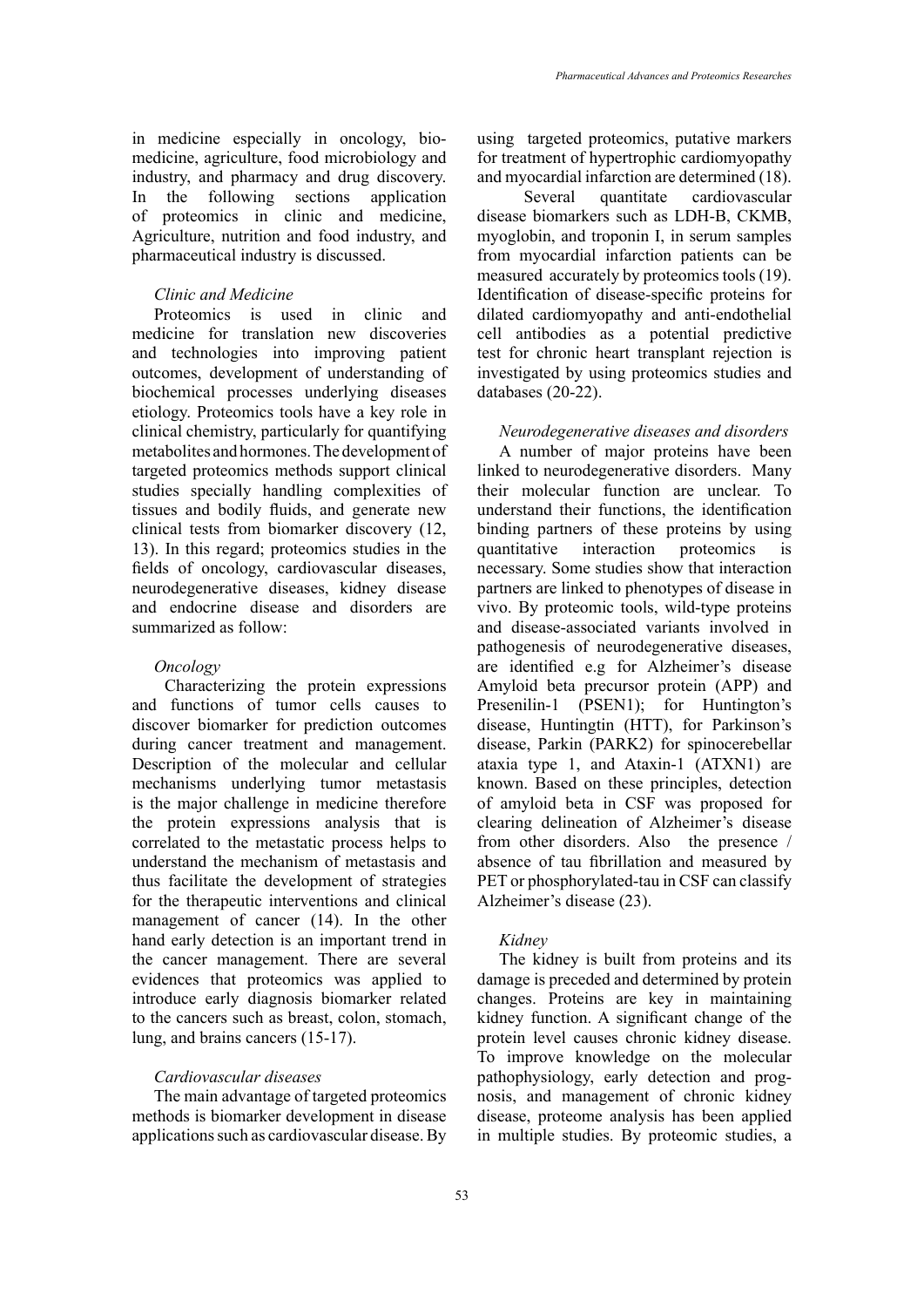number of biomarkers for patient management are identified. In addition, proteome analysis identifies the best suited therapeutic target  $(24-26)$ .

# *Endocrine diseases and disorders*

Endocrine diseases such as hypothyroidism, Adrenal disease and diabetes, show abnormalities in many different organs and tissues. To detect of proteins related to the diseases is necessary for understanding of the pathophysiologic mechanisms that underlie disease and identifying accurate predictive, diagnostic and therapeutic biomarkers. through quantitative and qualitative proteome analyses, biomarkers of diabetic retinopathy in the plasma (27) and serum (28), Niemann-Pick (29), Fabry disease (30) (31), Gaucher disease (32) inborn errors of metabolism (33), Graves' disease (hyperthyroidism) (34, 35), Cushing syndrome (Adrenal disease ) (36), and other endocrine diseases have been sought..

### *Bio-medical Sciences*

 The study of interactions between microbial pathogens and their hosts, the infections origin and their effect on organs is an important area in proteomics. Prevention and curetting of disease at starting level is the main aim in the proteomics research. Proteomics can help to discover diagnostic markers and vaccine candidates, understand pathogenic mechanisms and expression patterns in response to different stimuli. Depending on the functional protein networks, mechanism of action of antibiotics in treating bacterial diseases can be understood and development of new antibiotic can be done (37, 38).

#### *Agriculture*

The study of plant protein networks and plant traits mechanisms such as resistance to stresses help to sustain of agricultural crop production through protecting crops against biotic and abiotic stresses underlying the development and vitality of seeds. Some factors including high temperature, salt and heavy metal stress, and pathogens cause serious problems for agricultural management and reduce grain yield and quality. The use of proteomics in agricultural is presented especially for analyzing the interaction

between crops and bacteria, and the regulation of male sterility represents a major target in crop, also it identifies proteins that are accumulated in organs under of biotic and abiotic stresses and identification of these proteins play crucial roles in plant growth and seed regulation (39-44).

### *Food Microbiology*

Proteomics is used in food technology and food biotechnology for characterization and standardization of raw materials, process development and validation of downstream processing, determination of batch-to- batch variations and quality control of the final product. It is also used as a tool for the detection of possible bacterial contamination and microbial safety (45, 46).

Also it has been successfully applied to the study of food protein groups such as milk, meat, and Cereal proteins by many proteomic researches, and significant effort has gone into the characterization of their proteomes. Proteomics approaches have been used to compare milk proteins from different species and other dairy products, deplete, fractionate ,or remove some proteins of milk, and discover and characterize of bioactive milk components (47-51) .

Using proteomic approach, the insoluble protein fraction of meat and changes during meat aging in tough and tender beef were examined, the myofibrillar muscle fraction is analyzed, markers for muscle hypertrophy were identified, and the degree of protein degradation and meat quality were determined (52-56). Characterization of post-mortem changes in the various species of fish, the effect of additives during the processing of fish muscle, understanding the effects of environmental, nutritional, biological and industrial factors on fish meat quality were determined by using proteomic approaches  $(57-59)$ .

The construction of a rice proteome database including major proteins involved in growth and stress response was described. Also the proteomic profile of rice bran with a view to understanding its functional properties was studied, and how rice leaves respond to various environmental factors was determined. Other cereals include barley, maize, wheat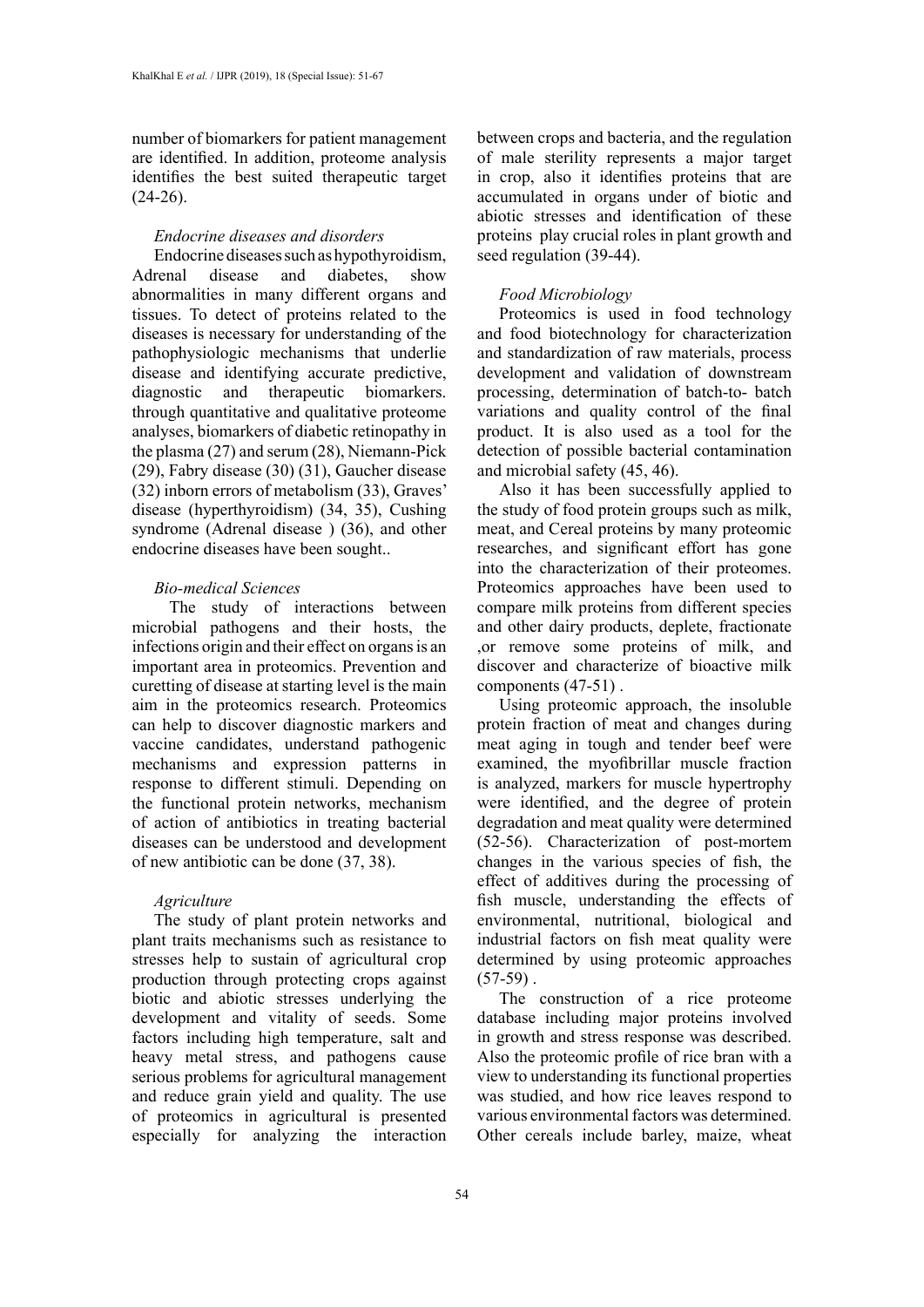have been examined using proteomics (60-66).

### *Pharmaceutical industry*

In the past it was assumed that the sequencing of the human genome would result in detection of new drug targets and subsequently lead to more efficient and safer drugs. By using genetic methods, potential novel drug targets were identified; it soon became apparent that for assessing the suitability of a target for pharmacological intervention, information provided by the genomic is not sufficient.

In human, a proteome consists out of about 100 000 proteins while there is a set of 10 000 genes for a cell type-specific expression. There are the enormous variability in the composition of a proteome and the ability to form an infinite number of phenotypes (67). Genetics has been determined gene function and has been used to extrapolate protein function and to understand the molecular basis of disease (68). Because of they do not provide relevant pharmacological information on the target, genetic may be limited. The modifications at the gene level do not reflect how a drug will work in comparison to direct modulation of the protein product.

Proteins are the main executors of biological function and are greater in number, dynamics and complexity than genes so they generate the basis for the functional diversity in living systems and provide the classical molecular target for drug intervention at the same time.

Some environmental factors such as stress or drug affect the modifications of the expression parameters to cause the presence or absence of a protein or gradual variations in abundances and change the protein pattern. To indicate the quantitative protein expression profile of a cell, an organism, or a tissue under exactly defined conditions, analyze and compare protein expression profiles need proteomics tools, also proteomics analysis can link the observed protein pattern changes to the causal effects (69).

Because of being disease processes and treatments at the protein level, proteomics could help develop pharmaceutical industry. Drugs affect protein expression and change the protein pattern. These will give information about the mechanism of action, therapeutic or toxicological effects. Various drugs might be grouped according to their signaling cascades or metabolomics pathways. One of The main approach in proteomics is the biological phenotype identification or induction and the proteins subsequent deconvolution that modulate leading to the change in phenotype (68, 70). Optimizing lead compounds for clinical development, characterizing drug effects and understanding protein toxicology, discovery and validation of drug are achieved by using proteomics study and analysis (71).

Proteins are the most important class of molecules targeted that are remained by pharmacological agents. The proteins complex role in normal and diseased phenotypes is explained by using new technologies in proteomics that are important part in the comprehensive, characterization and prioritization of proteins as drug targets. In addition, the design of phenotypic screens can predict human disease and discover novel proteins which are accessible to therapeutic.

### *Target identification*

A critical success factor in the pharmaceutical industry is the choice of the right drug for the right target. Proteomics study of the correlation between proteome expression and physiological changes related to a healthy or diseased condition and drug mechanism can describe disease mechanisms and side effects. Also these studies can help to find new diagnostic markers and identify potential therapeutic targets (71). Understanding the modulation pathway of gene to phenotype at the molecular level and phenotypic consequences develop therapeutic strategy (72).

A gene can be transcribed into several mRNAs and subsequently mRNA translates into proteins. Proteins may be posttranslationally modified and leaded to multiple forms that may have distinct functional roles. The stages in the pathway from DNA to RNA to protein can be basis for target identification. Inhibition of biological functions and result in a certain phenotype is the desired effect of the drug. However, a novel drug effect is the molecular modulation or inactivation of a protein, it is necessary to validate the target's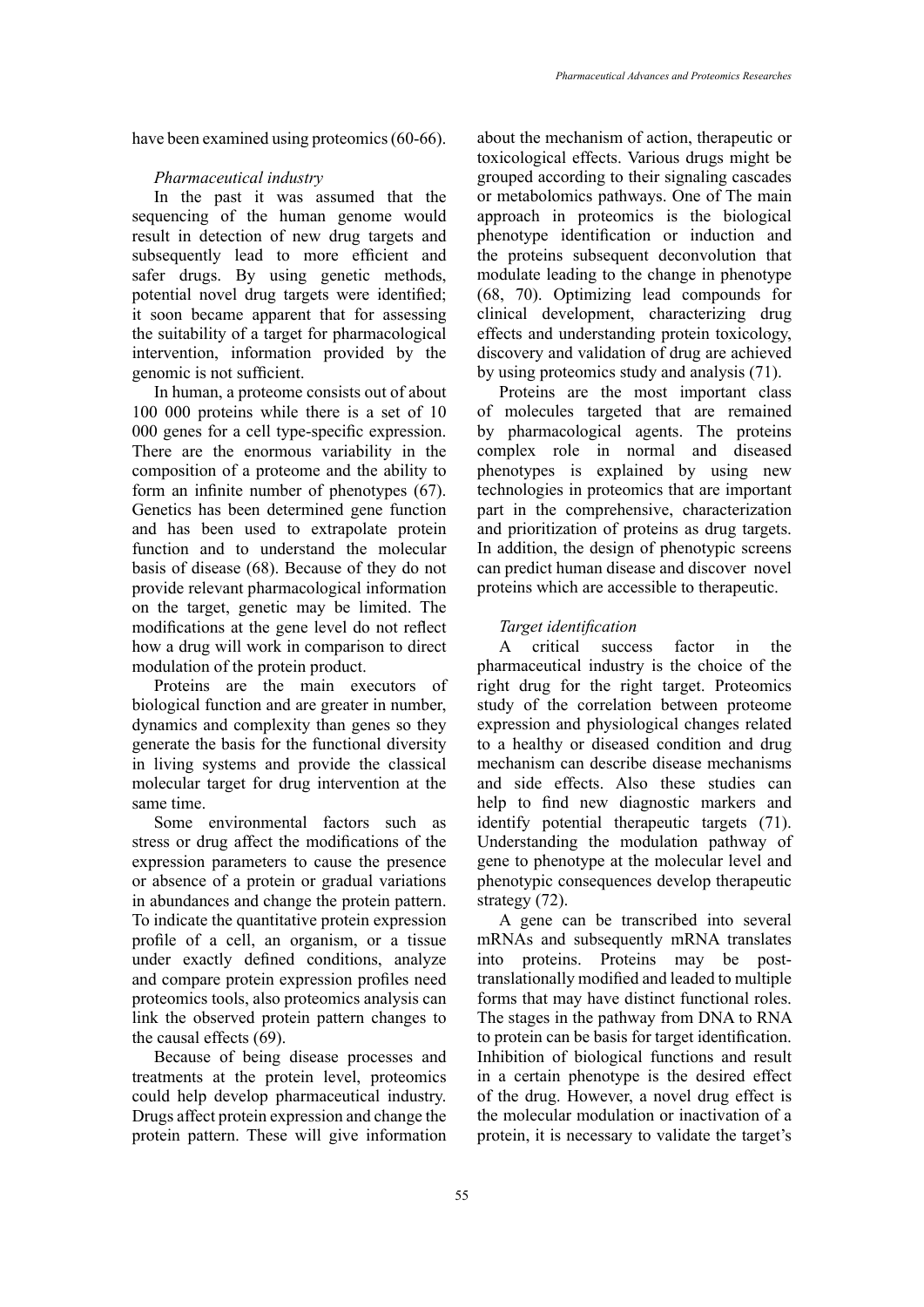function at the protein level not at the mRNA level. There are complex targets when proteins have multiple structural and functional domains. Targeting the appropriate molecule to the specific functional epitope will improve success rate of drug discovery (70).

By association some technologies such as chemical genetics, the use of blocking antibodies or aptamers, analog-sensitive enzyme alleles, and chromophore-assisted laser inactivation (CALI) with functional proteomics, a direct link to the protein's role in the physiology of the cell or organism are provided. Protein function can be determined not only by examination of the individual components of a cell, but also by localization and interaction protein partners in the context of individual cell type. The parallel evaluation of cellular and molecular protein function allows to make efficient decision for target identification and validation and lead drug discovery (73).

Today, more than 95% of drugs in the market are proteins target (74), whereas many of the small number of drugs are DNA target (toxic due to lack of specificity) (75) and a few drugs are RNA target e.g antisense drug targeting cytomegalovirus infections of the eye (76).

#### *Drug discovery*

Drug discovery is a highly competitive process. Identification of a disease-related protein target is not sufficient to drug

discovery. It requires the understanding of the biochemistry and the regulation of an appropriate protein pathway or cascade the study of human genes and proteins identifies new drugs for the treatments of disease. Drug discovery includes target identification and validation, drug screening and optimization. In absorption, distribution, metabolism and excretion (ADME) and toxicology laboratories, characterization of ADME, and toxicity of a drug candidate molecule is evaluated. Chemical, clinical and functional proteomics, posttranslational modification and protein complex analysis contribute to target identification and validation in drug discovery (77). Functional proteomics approaches explore the components and interactions of pathways and networks which lead to a disease condition. This detailed knowledge of pathways and networks are deranged can help in identification of new drug-targets. Chemical proteomics approaches aiming at the comprehension of drug interactome contribute to optimization of lead compounds to improve drug selectivity and specificity, thus reduce side effects (78).

The application of proteomics to human diseases study and their translation to the clinic has opened new horizons for medicine. The comparison of protein expression between healthy individuals and patients is the most promising tools for the identification of



**Figure 1**. A partial view of proteomics approaches in clinic. **Figure 1**. A partial view of proteomics approaches in clinic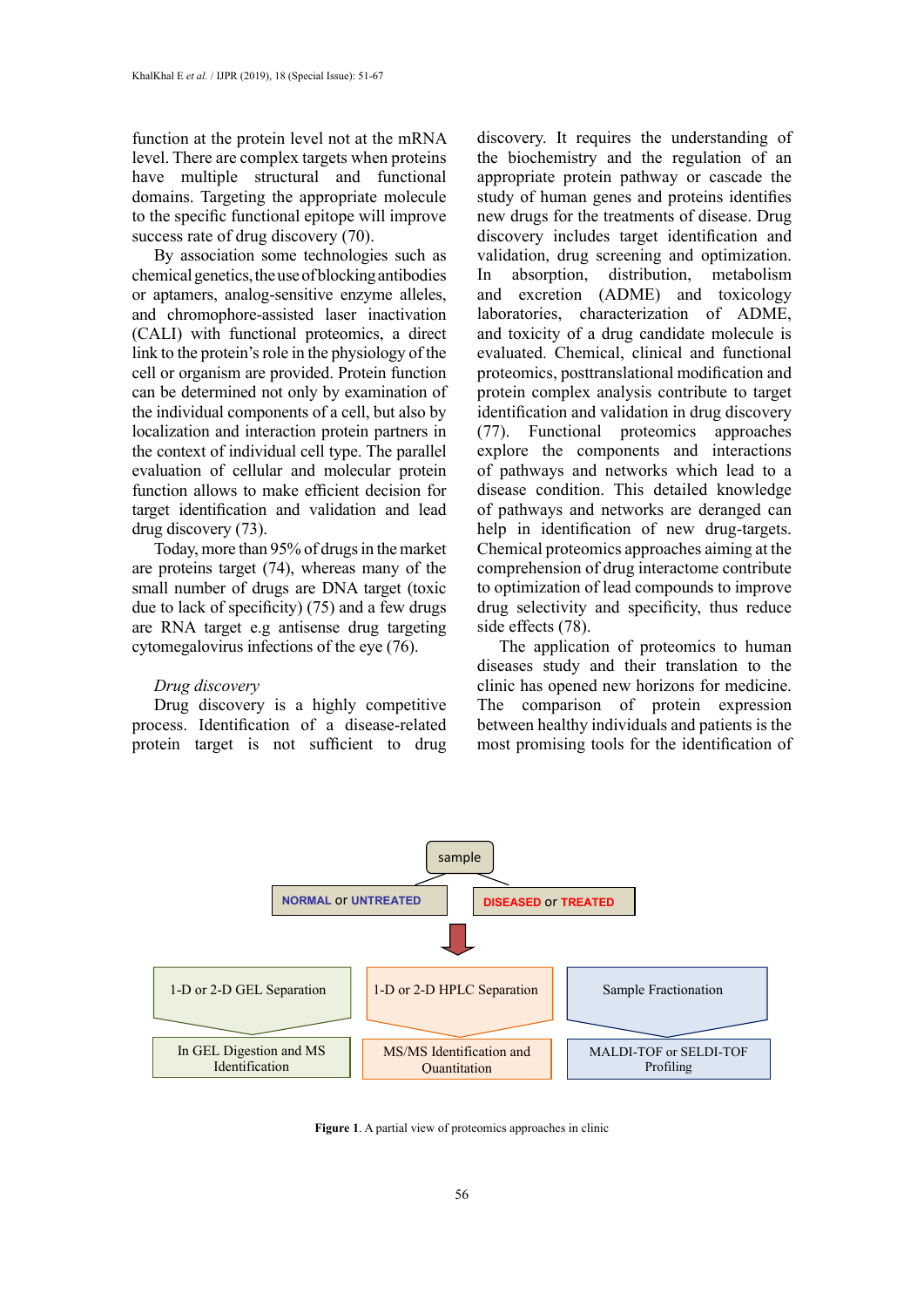biomarkers. Clinical proteomic studies aiming at biomarker discovery require a platform to identify sensitivity, accuracy, reproducibility and high sample throughput. The providing of extensive proteome coverage of complex samples is required to allow the detection of proteins whose concentration levels vary by several orders of magnitude. High-throughput MS-based profiling strategies, MALDI-TOF and SELDI for clinical samples such as tissue and bodily fluids present the rapid determination of molecular masses and the ability of screening with high-throughput small amounts of clinical samples for biomarker discovery (Figure 1) (79).

Proteomics technologies have been employed in the field of protein biomarker discovery. Progress in proteomics tools such as mass spectrometry (MS), selected reaction monitoring (SRM); multiple reaction monitoring (MRM) enable sensitive and accurate identification of thousands of proteins per experiment (80). These powerful tools are widely used to assess qualitative and quantitative differences in protein profiles of different samples, in particular diseased *vs.* 

normal and measure disease and drug related proteins. Proteomics in clinic discover, identify and quantify novel therapeutic biomarkers through assessing protein expression profiles and post translational modifications (PTMs) in healthy and diseased samples, or drug-treated samples (81) so early detection, diagnosis and therapeutic intervention of disease are facility. These biomarkers, as molecular targets, could provide valuable information for drug discovery (Figure 2). If the right therapeutic strategy is selected at an early stage of drug discovery process, time will significantly save, costs will reduce and the success rate of drug development will improve(69).

There are two strategies for drug discovery: target-based drug discovery and phenotypebased drug discovery (82). In target-based drug discovery first, a target molecule is selected before screening. Target selection is based on its known role in disease or on the correlation of gene copy number, mutational status, or levels of RNA or protein with disease status. Then it is validated and in the development stage, it is followed by compound screening. The target proteins are



**Figure 2**. A partial view of Protein biomarker discovery.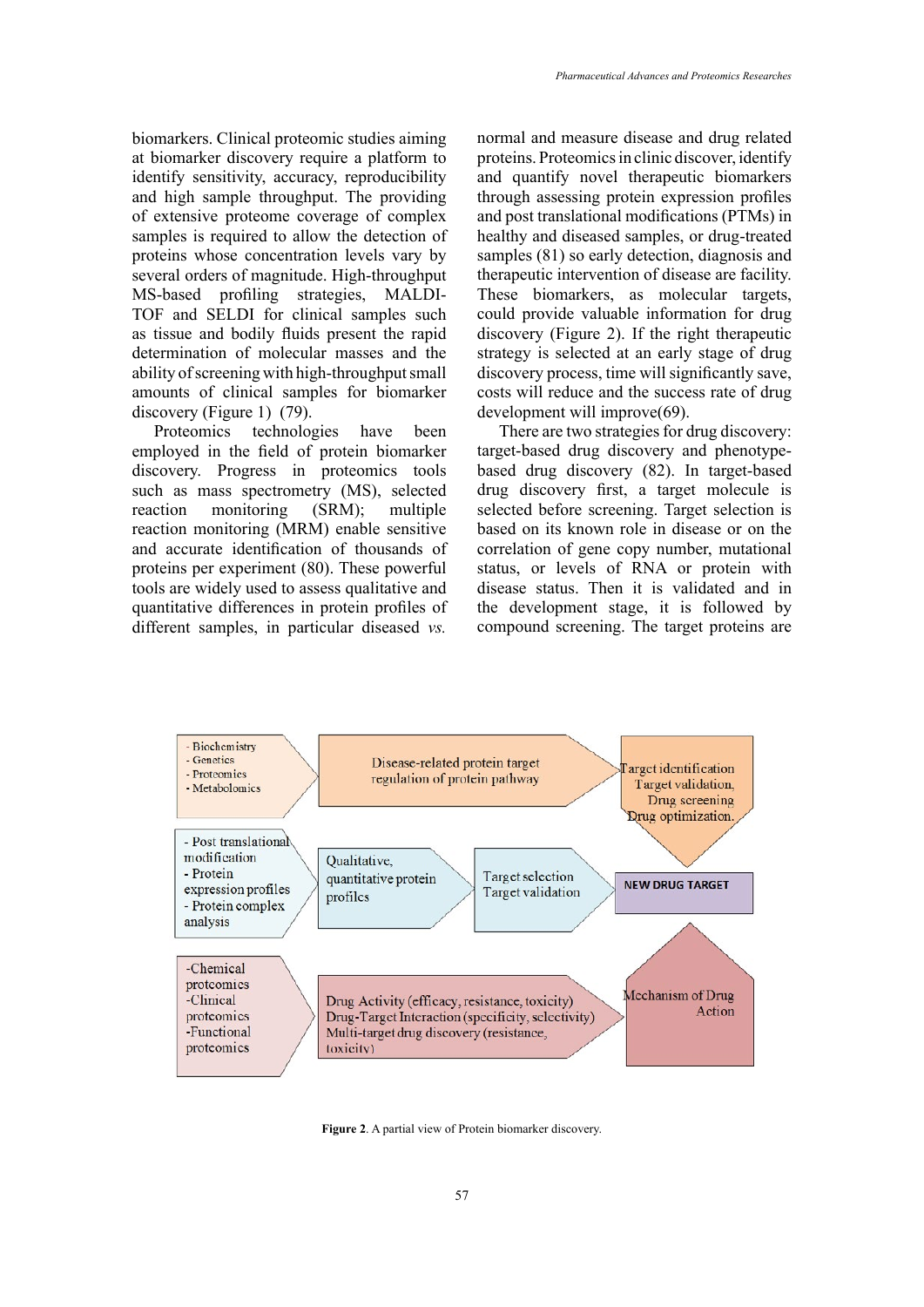#### target-based drug discovery



Phenotype-based drug discovery

**Figure 3**. Applications of proteomics at target-based and phenotype-based drug discovery **Figure 3**. Applications of proteomics at target-based and phenotype-based drug discovery process.

usually screened against a large library of test compounds by using their enzymatic activities and establishing target selectivity such as detection of bounded, inhibited and activated proteins by the target molecule. In targetbased strategy, using panels of enzyme assays for kinases, proteases, G protein-coupled receptors (GPCRs), ion channels, P450 enzymes, etc. can be achieved, but unexpected drug-target interactions cannot be identified (83). Target-based strategy as robust and costeffective drug discovery method compared to phenotype-based strategy, in recent decades, is successful to advances in genomics and molecular biology.

In phenotype-based drug discovery focus on several cellular phenotypes such as cell proliferation (84) and differentiation (85), gene expression (86), protein expression (87) and phosphorylation (88), receptor translocation (85) and other mechanisms may be due to modulation of any protein within the probed signaling pathways without knowing of protein target and its responsibility for the observed effect (82).

Term target deconvolution is used to describe proteomic experiments that identify the full spectrum of targets molecule associated

with a bioactive molecule and the cellular phenotype. Target deconvolution needs to establish the efficacy target. Preclinical stages require a multitude of biochemical and genetic assays to characterize the effects of drug candidates on cellular systems and model organisms. By using proteomic techniques, protein targets identification is applied to elucidate the action mode of candidate drug molecules between scientific expectations and what the technology was able to deliver at the time. What a drug acts in the body such as drug efficacy, drug toxicity, and the therapeutic index of a drug must be checked in a relevant model system for that matter. Proteomics can be applied for Pharmacodynamics biomarkers identification in many forms.

A molecular pharmacodynamics biomarker should be able to monitor the intervention in a disease-relevant process or specific toxic effects in response to the treatment. the panel of in vitro and in vivo assays are established for a particular drug discovery project (83).

A variety of techniques and methods including in silico target prediction, genetic and transcriptional profiling, affinity-based techniques, yeast or mammalian three-hybrid systems, phage display, and chemo proteomics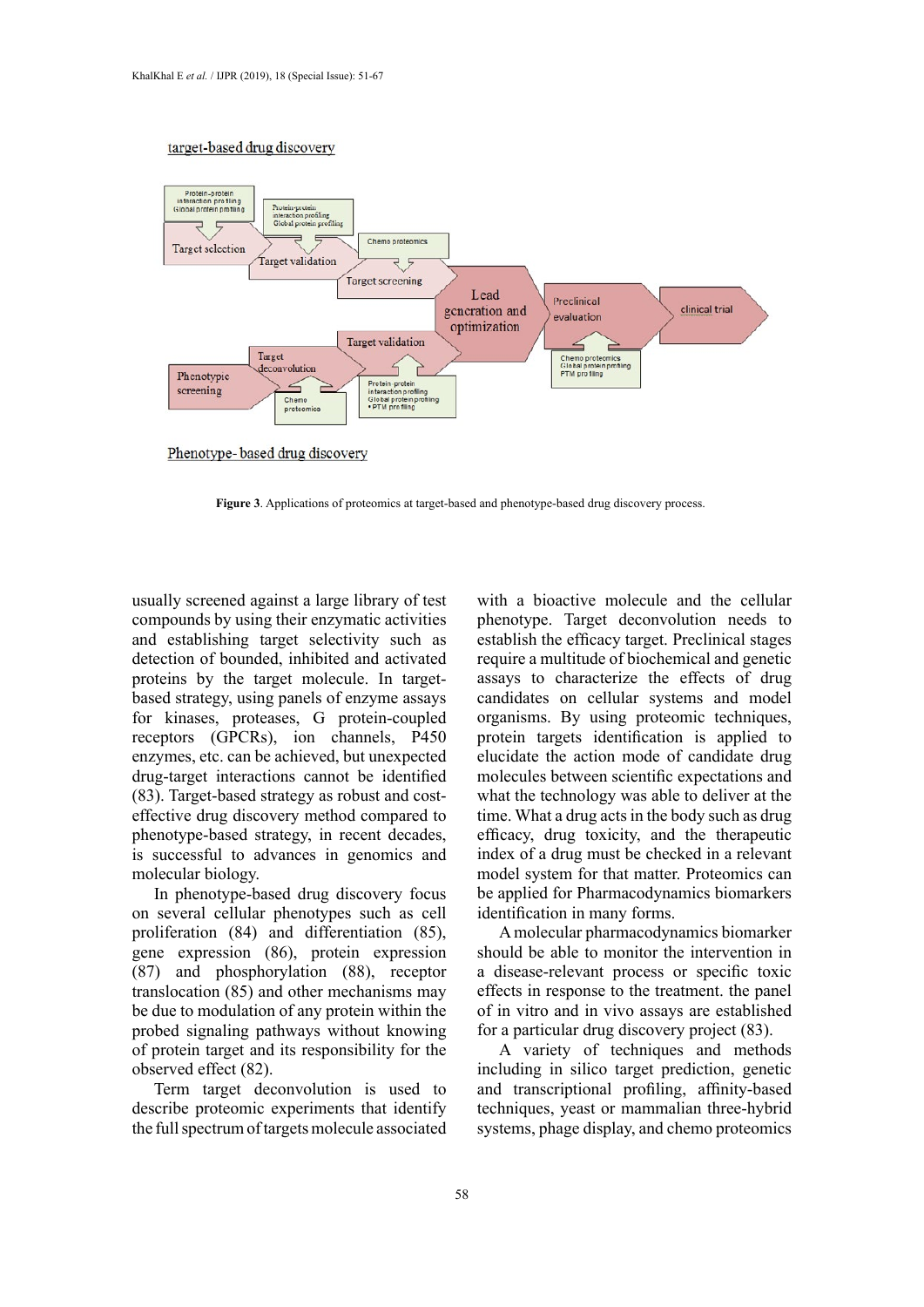can be employed for these purpose (Figure 3)  $(89-91)$ .

### *Biomarker Discovery*

Proteomics characterize protein structure, function, protein-protein interactions, and associated protein modifications. Proteins with their characteristics collaborate to form complex signaling networks in the active cellular proteome. Proteomics output and patterns endpoints can be evaluated as biomarkers. Biomarkers are also evaluated as indicators of normal biological and pathogenic processes or pharmacological responses to a therapeutic intervention. It can be used to determine disease onset and progression, predict efficacy of treatment at a particular disease stage. These characteristics which are informative manors for clinical outcome can be categorized as prognostic or predictive biomarkers molecule. Prognostic biomarkers classify patients into subgroups such as progression or death; and predictive biomarkers classify patients into subgroups such as therapeutic sensitivity or resistance. Prognostic biomarkers cannot inform the choice of therapy (92). Understanding the active proteome is more important for development of effective predictive and prognostic biomarkers. identification of key potential events in the cellular proteome can be exploited for the development of targeted treatments (93, 94). Due to the availability of a large range of analytical instrumentation that can identify and quantify proteins in complex biological samples, protein expression profiling can be used to discover protein biomarkers and determine which combinations of them are most associated for early detection and prognosis of diseases. It can introduce markers for treatment response, prediction and monitoring. Biomarker discovery may provide potential markers for personalized patient therapy and monitoring of disease and can serve as possible drug targets (95-97). Some studies have established multiple predictive markers, but a few have been used in other populations as well for example, HER2 amplification in breast cancers (98) and ERCC1 in non-small cell lung cancer (99, 100) are applied as predictive biomarkers.

# *Drug Toxicity*

Drug toxicity is a large proportion of

failures in drug discovery and development. Drug toxicity accrues when a drug exhibits undesirable biological effects because it losses or gains of induced function so the useful treatment is limited. the p38 MAP kinase in inflammatory diseases is one of these toxic drug (101). Sometime, an unintended interaction of a drug with one or more proteins leads to adverse effects on the function of organs. The inhibition of drug-metabolizing enzymes of the P450 family (kinase inhibitors with limited selectivity) is one of these toxic drugs. Proteomic studies on drug selectivity can highlight potential toxicity issues early on and provide a valuable source for appropriate molecular toxicity biomarkers (102). Indeed, liver toxicity is frequently observed, imposing of the treatment effects is obtain by using global proteome profile of human hepatocytes or rodent livers exposed to a drugs. Proteins that are identified to change in abundance in response to drugs ,are useful surrogate pharmacodynamics biomarkers (103).

imposing therapeutic effects obtained using the global proteomic profile of human liver or rodent liver exposed to a drug.

### *Drug targets identification*

Proteomic studies play an important role in assessing protein structure, function, and cellular interactions. Chemical proteomics strategies can detect specific classes of proteins and represent an effective tool for isolation of subsequent protein from the proteome. As it is shown in the table 1, a variety of compound targets are discovered by using chemical proteomics, in particular, the targets of kinase inhibitors and natural products.

wide range of diseases, from cancers to autoimmune disorders develop from aberrant phosphorylation of protein kinases (104). A prevalent target of drug development is protein kinases. In recent years, dozens of kinase inhibitors have entered clinical trials, and many oral drugs have been used in clinics. The conserved ATP binding pocket is the most of these inhibitors target and has become a severe bottleneck compromising the clinical application of these drugs. Chemical proteomics identifies possible targets of kinase inhibitors by affinity purification from cellular extracts and resulting of whole spectrum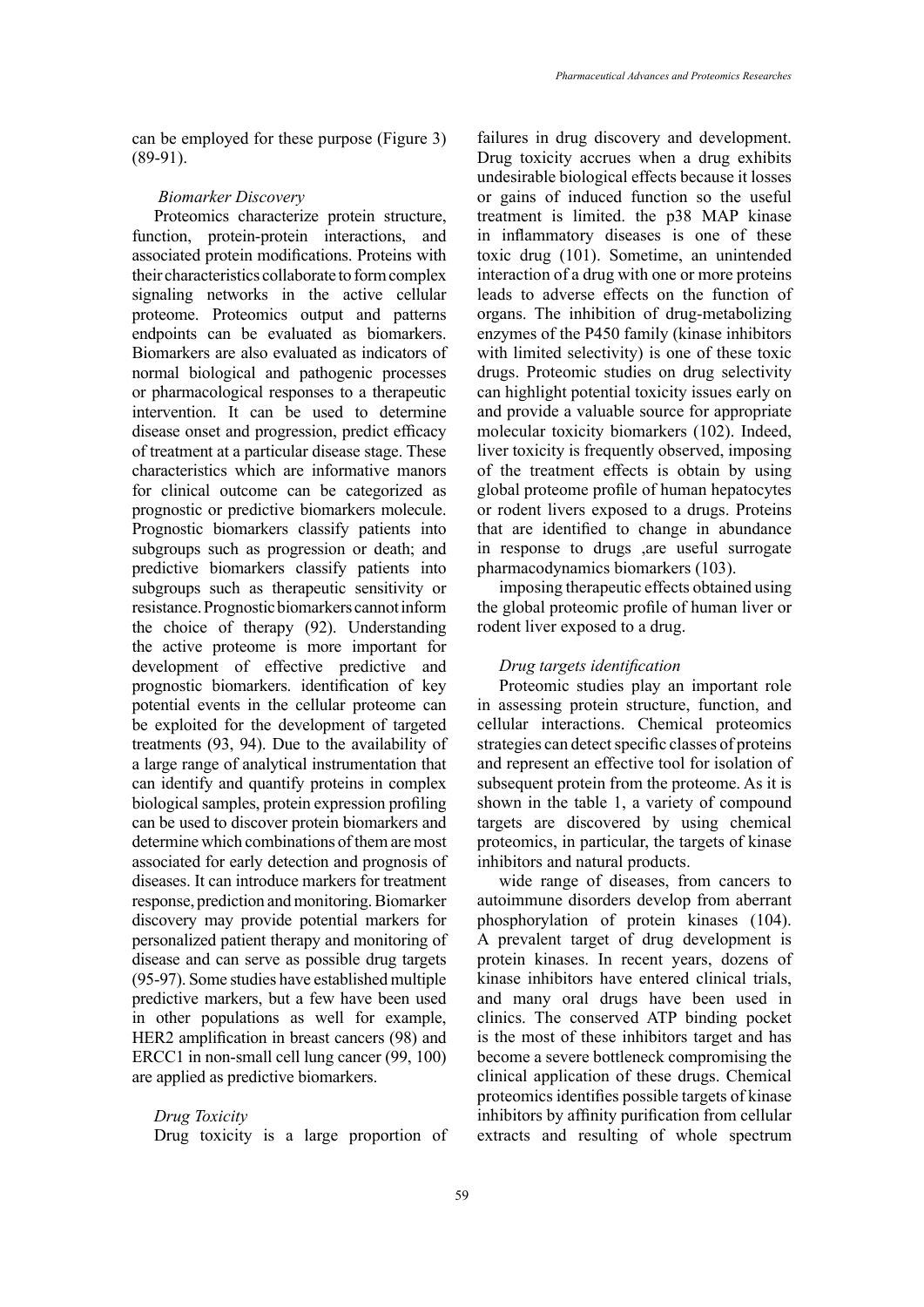| disease            | drug              | <b>Target</b>                                                   | <b>Proteomic tools</b>                                |
|--------------------|-------------------|-----------------------------------------------------------------|-------------------------------------------------------|
| Cancer             | $Pyrido[2,3-d]$   | Src. PDGFR, FGFR, RICK, $p38\alpha$                             | Affinity chromatography                               |
|                    | pyrimidine        |                                                                 | Nano HPLC MS/MS                                       |
|                    | (106)             |                                                                 | LC-M S/MS                                             |
|                    | GF109203X(10      | PKC, Ste2-re lated kinase, adenosine kinase, quinine            | SDS-PAGE separation                                   |
|                    | 8, 109)           | reductase type 2, voltage-de pendent sodium channels,           | immunoprecipitation                                   |
|                    |                   | 5-HT 3 receptor                                                 | <b>MS</b>                                             |
|                    | Bisindolyl-       | PKC- $\alpha$ , GSK3- $\beta$ , CaMKII, adenosine kinase, CDK2, | Affinity chromatography, MS                           |
|                    | Maleimide-        | quinine reductase type2, PKAC-R, prohibitin, VDAC,              |                                                       |
|                    | III(110)          | heme binding proteins                                           |                                                       |
|                    | SU6668(111)       | βPD GFR, VEGFR2, FGFR, Lyn, RSK3, AMPKα1                        | 16-BA C/SDS-PAGE                                      |
|                    |                   | ,ULK3                                                           | Immunofluorescence, MS                                |
| Chronic<br>mveloid | Imatinib          | BCR-AB L, ABL, c-KI T, PDGFR, NOO2, c-fms                       | LC-ESI-M S/MS, HPL-M<br>S. ELISA.<br>western blotting |
| leukemia           | Nilotinib         | c-AB L, BCR-AB L, c-KIT, PDGFR, ARG, NOO2,                      | LC-ESI-M S/MS, HPLC-M S,                              |
|                    |                   | DDR1                                                            | immunoblotting                                        |
|                    | Dasatinib         | c-AB L, BCR-AB L, BCR-AB L, DDR1, BTK, TEC                      | LC-ESI-M S/MS                                         |
|                    |                   |                                                                 | immunoblotting,                                       |
|                    |                   |                                                                 | SDS/PAGE, LC-M S/MS                                   |
|                    | Bosutini $b(112)$ | ABL, SRC family kinases, STE, TEC family kinases,               | Affinity chromatography, MS,                          |
|                    |                   | CAMK2G                                                          | kinobeads/iTRAQ                                       |

**Table 1**. drug targets which are identified in cancer and Chronic myeloid leukemia by proteomics

*PDGFR, platelet-de rived growth factor receptor ; FGFR, fibroblast growth factor receptor; RICK, Rip-lik e interacting caspase-lik e apoptosis-regulatory protein kinase; CK1, Casein kinase 1; GAK, cyclin G-as sociated kinase; PKNβ, protein kinase N beta; JAK1, Janus kinase 1; NQO2,quinone oxidoreductase 2; DDR1, discoidin domain receptor-1; BTK, Bruton's tyrosine kinase; CAMK2G, calcium/calmodulin-de pendent protein kinase type II gamma chain; CDKs, cyclin-dependent kinases; PDXK, pyridoxal kinase; PKC, protein kinase C; VDAC, voltage-dependent anionchannel; AMPKα1 , the AMP-activated protein kinase -1 ; ULK3, Unc-51-lik e kinase 3; bFGF, basic fibroblast growth factor; CRBN, cereblon.*

identification of potential drug targets. It also provide a strong foundation for developing novel potent drugs without side effects (105). Pyrido [2,3d] pyrimidine is used as kinase inhibitor and its target profile is explored. Its targets, including Proto-oncogene tyrosineprotein kinase Src, platelet derived growth factor receptor (PDGFR) and fibroblast growth factor receptor (FGFR), Riplike interacting caspase like apoptosis regulatory protein kinase (RICK) and  $p38\alpha$  are known (106). The serine/threonine type protein kinase C (PKC) family is a critical regulator in the activation of cellular functions and proliferation (107).

Bisindolylmaleimides, especially GF109203X , PKC inhibitor, have several targets including protein kinases CDK and Ste20-related, and non-protein kinases such as adenosine kinase and quinone reductase type2. Also voltage-dependent sodium channels and the 5hydroxytryptamine 3 receptor act as potent targets of GF109203X (108, 109). Vascular endothelial growth factor receptor (VEGFR), PDGFR, and FGFR that are receptor tyrosine kinases (RTKs) play a critical role in endothelial cell growth and angiogenesis (113, 114). SU6668 , antiangiogenic small molecule drug, have wide range of targets such as VEGFR2 and βPDGFR(115), Ser/Thr kinase targets, including TBK1, Aurora kinases including RSK3 and AMPK (111).

 Imatinib (116), nilotinib (117, 118) and dasatinib (119) as the well-known BCRABL tyrosine kinase inhibitor,and bosutinib (72) as SRC/ABL inhibitor are all used in clinic to treat chronic myeloid leukemia. By using affinity matrices in combination with liquid chromatography electrospray ionization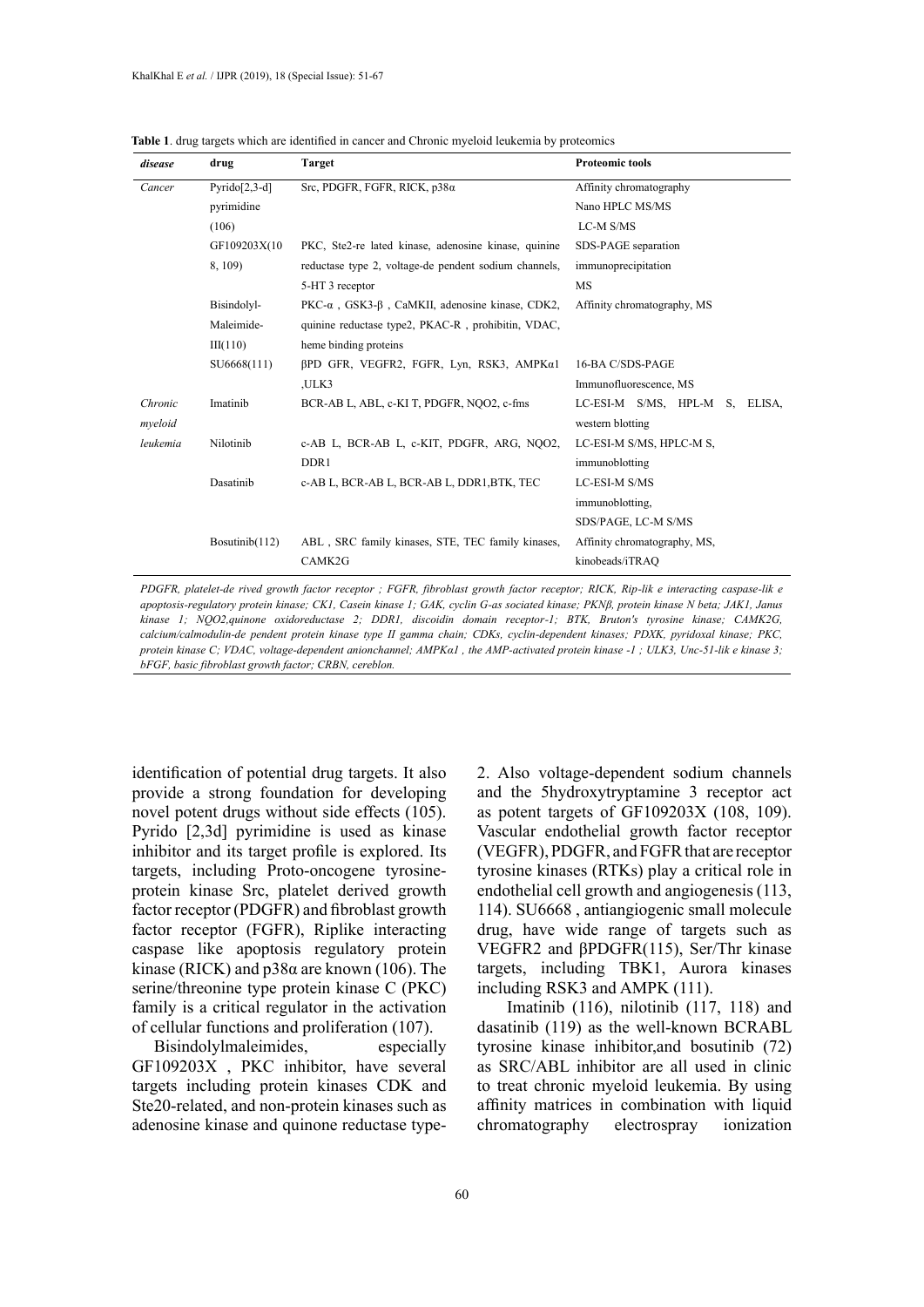

**Figure 4**. Application of proteomics as a tool of new biomarker and drug discovery.

tandem MS (LC-ESI-MS/MS), target profiles of imatinib, nilotinib, and dasatinib in K562 and CML primary cells are identifeid. The known major targets of imatinib are ABL, KIT, and PDGFR.

A proteomics study by using ELISA and western blotting showed that macrophage colony stimulating factor receptor CFMS, a crucial regulator in the growth and differentiation of the monocyte macrophage lineage, is a novel target of imatinib (119, 120). Western blot analysis showed that imatinib didn't influence CFMS protein expression but inhibits CFMS phosphorylation and inactives CFMS. In addition these results show that cABLn and BCRABL acted as interactors of nilotinib, ARG (ABL2), NQO2, and the receptor tyrosine kinase DDR1 (discoidin domain receptor 1) as significant targets of nilotinib are validated (116).

by using chemical proteomics partial targets of nilotinib, such as BCRABL, cABL, cKIT, and PDGFR are detected (117, 118). An in vitro study by using drug protein interaction profiles with chemical proteomic assays shows that dasatinib targeted a wide range of kinases and found cABL, BCRABL, and DDR1 were interacted with dasatinib. A study by LCMS/ MS using total K562 cell lysates detects some

potent proteins bind with dasatinib. These proteins include the TEC family kinases, BTK and TEC (119).

#### *Drug development*

Drug development needs incorporating proteomics and biomarkers into clinical trials. Application of biomarkers and new identified drug targets required verification and biological validation in clinic. A key step in maximizing the clinical and commercial success of a biomarker is verification and validation of tests. Selection criteria to defined subsets of patients susceptible to specific targeted therapies are yielded by validated biomarkers.

Proteomics studies can identify optimally targeted agent and biologically effective doses for each patient's disease. It may be applied for monitoring of response and relapse. Also engineering of new drugs and understanding circumvent resistance mechanisms can be done by proteomics tools and studies. Creation a comprehensive database of information pairing genomic change with proteomic expression for cancer needs comprehensive systems biology proteomic approaches with agent's target that derived from proteomics. It will be useful for patients and therapeutic. A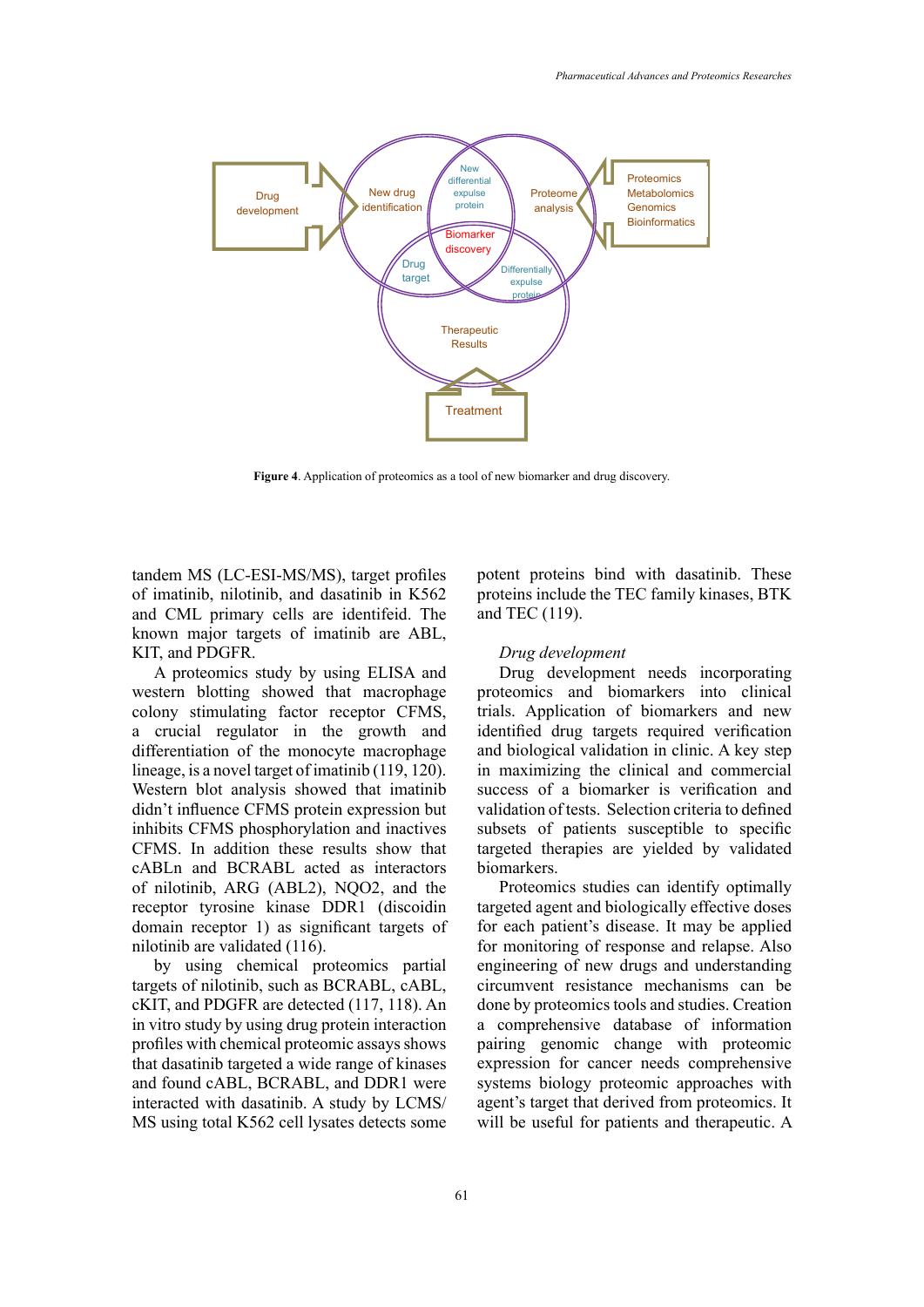clinical trial that based on biomarker strategy, will test the tumors of 10,000 patients with relapsed refractory cancer by genomic and proteomic technologies for patients are at high risk for recurrence with no therapeutic standard of care. Its results will identify the best treatment considerations (77).

Proteomic technology is applied to targeted therapies and will bring to reality the clinical adoption of stratification of molecular proteomics. Proteomics profiling will be critical for development of biomarkers and potential drug targets. Proteomics studies will help dissect protein signaling pathways for definition of preferable targets of molecular therapy. A prospective validation study is an important method to guide future direction of proteomics. The discovery of novel, validated biomarker signatures will expand understanding diseases and will develop new potential drugs for more effective targeted therapy in recurrent cancers. In future, these events will guide directions of proteomics as a tool of new biomarker and drug discovery in diseases (Figure 4).

### **Conclusion**

Wide spread relationship between proteomics and advances in biomedical sciences indicates that proteomics as a fundamental technology is applied in the fields. Drug targets identification, drug discovery, drugs development, and drug toxicity are the main fields in the pharmaceutical industry that are affected by proteomics researches. Since biomarker discovery has a significant role in drug development and proteomics is a useful method for biomarker discovery, drug development progress is tied to advances application of proteomics. It is a logical conclusion that economy of pharmaceutical industry is affected by proteomics effectively

#### **References**

- 1. Blackstock WP and Weir MP. Proteomics: quantitative and physical mapping of cellular proteins. *Trends. Biotechnol. Res.* (1999) 17: 121-7.
- 2. O'Farrell and Patrick H. High resolution twodimensional electrophoresis of proteins. *JBC* .

(1975) 250: 4007-21.

- 3. Wasinger VC, Cordwell SJ, Cerpa□Poljak A, Yan JX, Gooley AA, Wilkins MR, Duncan MW, Harris R, Williams KL and Humphery□Smith I. Progress with gene $\square$ product mapping of the Mollicutes: Mycoplasma genitalium. *Electrophoresis* (1995) 16: 1090-4.
- 4. Petricoin III EF, Ardekani AM, Hitt BA, Levine PJ, Fusaro VA, Steinberg SM, Mills GB, Simone C, Fishman DA, Kohn EC and Liotta LA.. Use of proteomic patterns in serum to identify ovarian cancer. *Lancet* (2002) 359: 572-7.
- 5. okoyama S, Hirota H, Kigawa T, Yabuki T, Shirouzu M, Terada T, Ito Y, Matsuo Y, Kuroda Y, Nishimura Y and Kyogoku Y. Structural genomics projects in Japan. *Nat. Struct. Biol.* (2000) 7: 943-945.
- 6. Banks RE, Dunn MJ, Hochstrasser DF, Sanchez JC, Blackstock W, Pappin DJ and Selby PJ. Proteomics: new perspectives, new biomedical opportunities. *Lancet* (2000) 356: 1749-56.
- 7. Hinsby AM, Olsen JV, Bennett KL and Mann M. Signaling initiated by overexpression of the fibroblast growth factor receptor-1 investigated by mass spectrometry. *Mol. Cell. Proteomics.* (2003) 2: 29-360.
- 8. Gavin AC, Bösche M, Krause R, Grandi P, Marzioch M, Bauer A, Schultz J, Rick JM, Michon AM, Cruciat CM and Remor M. Functional organization of the yeast proteome by systematic analysis of protein complexes. *Nature* (2002) 415: 141-7.
- 9. Ho Y, Gruhler A, Heilbut A, Bader GD, Moore L, Adams SL, Millar A, Taylor P, Bennett K, Boutilier and K Yang L. Systematic identification of protein complexes in Saccharomyces cerevisiae by mass spectrometry. *Nature* (2002) 415: 180-3.
- 10. Kussmann M. Proteomics: A Biomarker Discovery Platform to Document Health Benefits of Functional Foods. *Comp. Cont. Educ. Pract.* (2006) 28: 12.
- 11. Hye A, Lynham S, Thambisetty M, Causevic M, Campbell J and Byers H. Proteome-based plasma biomarkers for Alzheimer's disease. *Brain* (2006) 129: 3042-3050.
- 12. Grebe SK and Singh R. LC-MS/MS in the clinical laboratory–where to from here? *Clin. Biochem. Rev.* (2011) 32: 5.
- 13. Lawson AM. The scope of mass spectrometry in clinical chemistry. *Clin. Chem.* (1975) 21:803-24.
- 14. Cho WC. Contribution of oncoproteomics to cancer biomarker discovery. *Mol. Cancer.* (2007) 6  $.25$
- 15. Zamanian–Azodi M, Rezaei–Tavirani M, Hasanzadeh H, Rad SR and Dalilan S. Introducing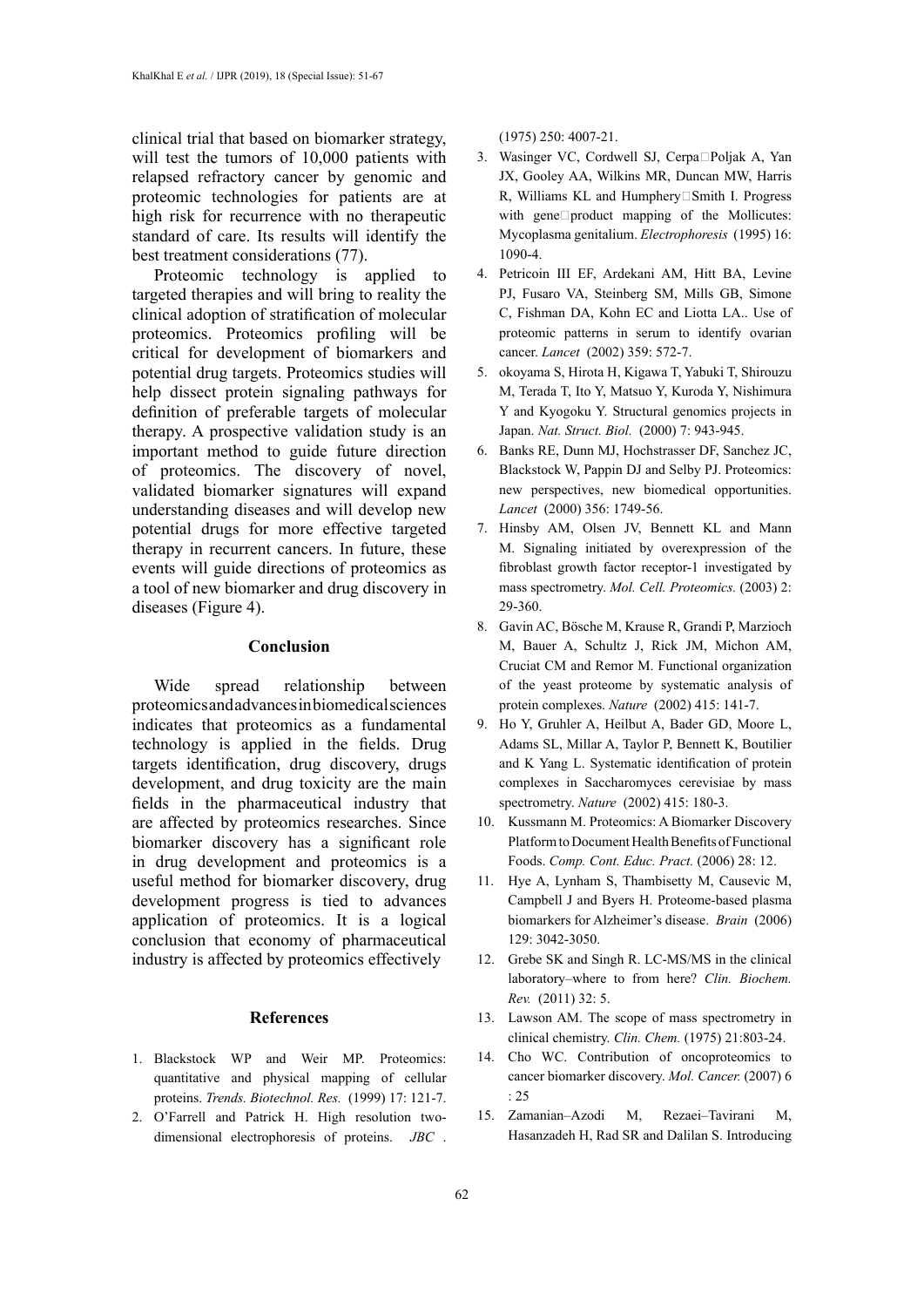biomarker panel in esophageal, gastric, and colon cancers; a proteomic approach. *Gastroenterol. Hepatol. Bed.Bench.* (2015) 8 : 6

- 16. Zamanian-Azodi M, Rezaei-Tavirani M, Rahmati-Rad S, Hasanzadeh H, Tavirani MR and Seyyedi. Protein-Protein Interaction Network could reveal the relationship between the breast and colon cancer. *Gastroenterol. Hepatol. Bed. Bench.* (2015) 8: 215.
- 17. Safaei A, Rezaei-Tavirani M, Sobhi S and Akbari. Breast cancer biomarker discovery: Proteomics and genomics approaches. *Iran. J. Cancer. Prev.* (2013) 6: 45-53.
- 18. Addona TA, Shi X, Keshishian H, Mani D, Burgess M and Gillette MA. A pipeline that integrates the discovery and verification of plasma protein biomarkers reveals candidate markers for cardiovascular disease. *Nat. Biotechnol.* (2011) 29: 635.
- 19. Huillet C, Adrait A, Lebert D, Picard G, Trauchessec M and Louwagie M. Accurate quantification of cardiovascular biomarkers in serum using Protein Standard Absolute Quantification (PSAQ™) and selected reaction monitoring. *Mol. Cell. Proteomics.* (2012) 11.
- 20. Faulk WP, Rose M, Meroni PL, Del Papa N, Torry RJ and Labarrere CA. Antibodies to endothelial cells identify myocardial damage and predict development of coronary artery disease in patients with transplanted hearts. *Hum. Immunol.* (1999) 60: 826-832.
- 21. Warraich RS, Dunn MJ and Yacoub MH.Subclass specificity of autoantibodies against myosin in patients with idiopathic dilated cardiomyopathy: pro-inflammatory antibodies in DCM patients. *Biochem. Biophys. Res. Commun.* (1999) 259: 255-261
- 22. Weekes J, Wheeler CH, Yan JX, Weil J, Eschenhagen T and Scholtysik G. Bovine dilated cardiomyopathy: proteomic analysis of an animal model of human dilated cardiomyopathy. *Appl. Theor. Electrophor*. (1999) 20: 898-906.
- 23. Carrette O, Demalte I, Scherl A, Yalkinoglu O, Corthals G and Burkhard P. A panel of cerebrospinal fluid potential biomarkers for the diagnosis of Alzheimer's disease. *Int. J. Proteomics.* (2003) 3: 1486-94.
- 24. Mischak H, Delles C, Vlahou A and Vanholder R. Proteomic biomarkers in kidney disease: issues in development and implementation. *Nat. Rev. Nephro.* (2015) 11: 221.
- 25. Stepczynska A, Schanstra JP and Mischak H.

Implementation of CE-MS-identified proteomebased biomarker panels in drug development and patient management. *Bioanalysis* (2016) 8: 439-55

- 26. Schanstra JP, Zürbig P, Alkhalaf A, Argiles A, Bakker SJ, Beige J, Bilo HJ, Chatzikyrkou C, Dakna M, Dawson J and Delles C. Diagnosis and prediction of CKD progression by assessment of urinary peptides. *J. Am. Soc. Nephrol.* (2015) 26: 1999-2010..
- 27. Gopalakrishnan V, Purushothaman P and Bhaskar A. Proteomic analysis of plasma proteins in diabetic retinopathy patients by two dimensional electrophoresis and MALDI-Tof-MS. *J. Diabetes. Complications*. (2015) 27 : 928-36.
- 28. Liu Y-P, Hu S-W, Wu Z-F, Mei L-X, Lang P and Lu X-H. Proteomic analysis of human serum from diabetic retinopathy. *Int. J. Ophthalmol.* (2011) 4: 616.
- 29. Rauniyar N, Subramanian K, Lavallée-Adam M, Martínez-Bartolomé S, Balch WE and Yates JR. Quantitative proteomics of human fibroblasts with I1061T mutation in Niemann–Pick C1 (NPC1) protein provides insights into the disease pathogenesis. *Mol. Cell. Proteomics*. (2015) 14 : 1734-49.
- 30. Moore DF, Krokhin OV, Beavis RC, Ries M, Robinson C and Goldin E. Proteomics of specific treatment-related alterations in Fabry disease: a strategy to identify biological abnormalities. *Proc. Natl. Acad. Sci. U.S.A*. (2007)104: 2873-8.
- 31. Matafora V, Cuccurullo M, Beneduci A, Petrazzuolo O, Simeone A and Anastasio P. Early markers of Fabry disease revealed by proteomics. *Mol Biosyst*. (2015) 11: 1543-1551.
- 32. Boot RG, Van Breemen MJ, Wegdam W, Sprenger RR, De Jong S and Speijer D. Gaucher disease: a model disorder for biomarker discovery. *Expert. Rev. Proteomics.* (2009) 6: 411-9.
- 33. Bennett MJ. Newborn screening for metabolic diseases: saving children's lives and improving outcomes. *Clin. Biochem.* (2014) 47: 693-4.
- 34. Aass C, Norheim I, Eriksen E, Børnick E, Thorsby P and Pepaj M. Comparative proteomic analysis of tear fluid in Graves' disease with and without orbitopathy. *Clin. Endocrinol.* (2016) 85: 805-12.
- 35. Engelmann B, Bischof J, Dirk A-L, Friedrich N, Hammer E and Thiele T. Effect of experimental thyrotoxicosis onto blood coagulation: a proteomics study. *Eur. Thyroid. J.* (2015) 1: 119-24.
- 36. Antonelli G, Ceccato F, Artusi C, Marinova M and Plebani. Salivary cortisol and cortisone by LC–MS/ MS: validation, reference intervals and diagnostic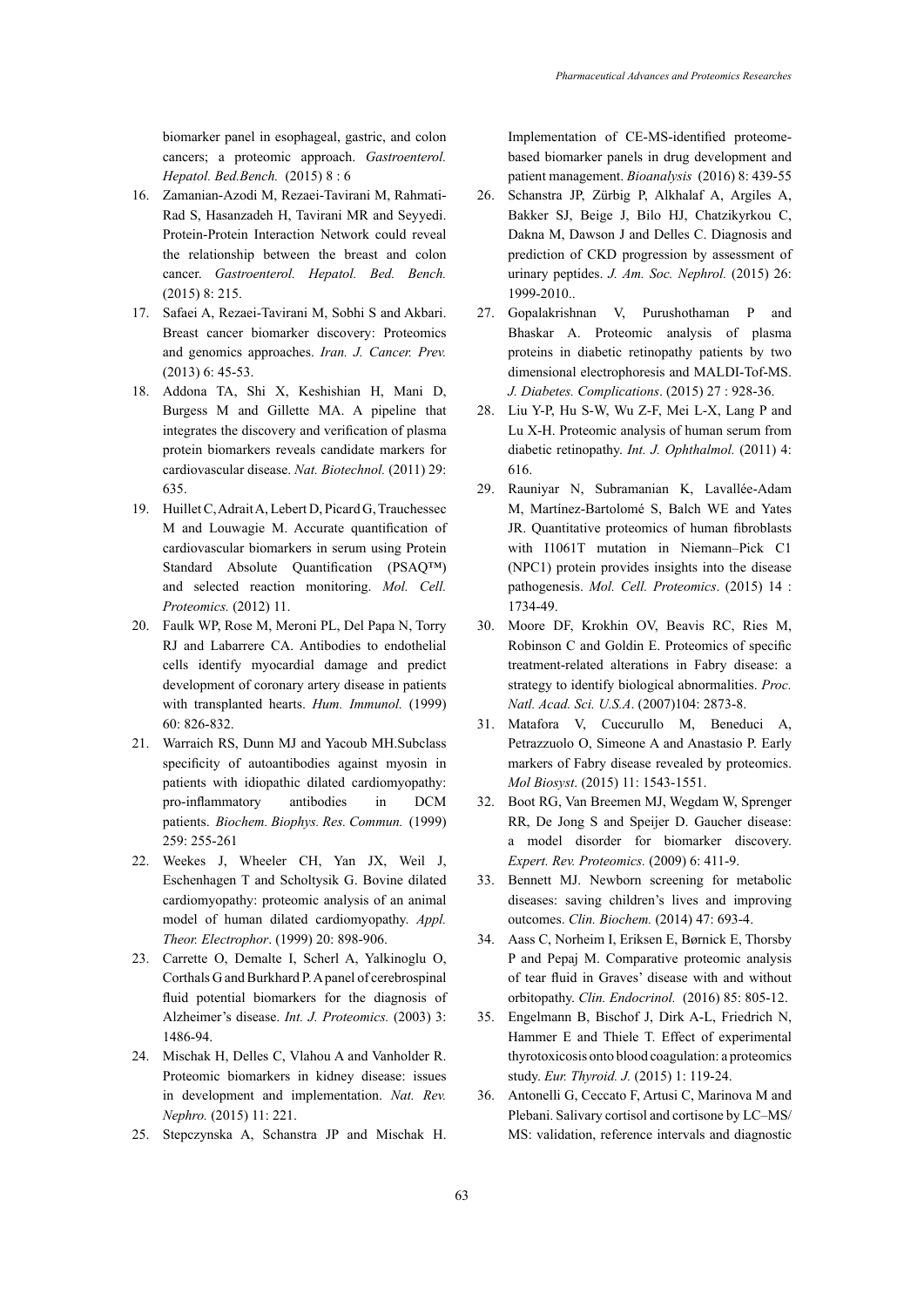accuracy in Cushing's syndrome. *Clin. Chim. Acta*. (2015) 451:247-51.

- 37. Chiang AC and Massagué J. Molecular basis of metastasis. *New. Engl. J. Med*. (2008) 359: 2814- 23.
- 38. Wenzel M and Bandow. Proteomic signatures in antibiotic research. *Proteomics* (2011)11: 3256- 3268.
- 39. Afroz A, Zahur M, Zeeshan N and Komatsu. Plantbacterium interactions analyzed by proteomics. *Front. Plant. Sci.* (2013) 4: 21
- 40. Takahashi D, Li B, Nakayama T, Kawamura Y and Uemura. Plant plasma membrane proteomics for improving cold tolerance. *Front. Plant. Sci.* (2013) 4: 90.
- 41. Wang X, Liu Y and Yang. Proteomic studies of the abiotic stresses response in model moss– Physcomitrella patens. *Front. Plant. Sci.* (2012) 3: 258..
- 42. Salavati A, Shafeinia A, Klubicova K, Bushehri AAS and Komatsu. Proteomic insights into intra-and intercellular plant-bacteria symbiotic association during root nodule formation. *Front. Plant. Sci.*( 2013) 4: 28.
- 43. Kun W, Xiaojue P, Yanxiao J, Yang P, Yingguo Z and Li S. Gene, protein, and network of male sterility in rice. *Front. Plant. Sci.*( 2013) 4: 92.
- 44. He D and Yang P. Proteomics of rice seed germination. *Front. Plant. Sci.* (2013) 4: 246.
- 45. Piras C, Roncada P, Rodrigues PM, Bonizzi L and Soggiu AJP. Proteomics in food: quality, safety, microbes, and allergens. *Proteomics* (2016) 16: 799-815.
- 46. Gašo-Sokač D, Kovač S and Josić D. Application of proteomics in food technology and food biotechnology: process development, quality control and product safety. *Food. Technol. Biotechnol.* (2010) 48.
- 47. D'auria E, Agostoni C, Giovannini M, Riva E, Zetterström R and Fortin R. Proteomic evaluation of milk from different mammalian species as a substitute for breast milk. *Acta. Paediatr*. (2005) 94: 1708-13.
- 48. Fong BY, Norris CS and Palmano KP. Fractionation of bovine whey proteins and characterisation by proteomic techniques. *Int. Dairy. J*. (2008) 18: 23- 46.
- 49. Palmer DJ, Kelly VC, Smit AM, Kuy S, Knight CG and Cooper. Human colostrum: identification of minor proteins in the aqueous phase by proteomics. *Proteomics* (2006) 6: 2208-16.
- 50. Smolenski G, Haines S, Kwan FY-S, Bond J, Farr

V and Davis SR. Characterisation of host defence proteins in milk using a proteomic approach. *J. Proteome. Res*. (2007) 6: 207-15.

- 51. Wedholm A. Variation in milk protein composition and its importance for the quality of cheese milk. *J. Proteome. Res*. (2008).
- 52. Bjarnadóttir SaGn, Hollung K, Færgestad EM and Veiseth-Kent E. chemistry f. Proteome changes in bovine longissimus thoracis muscle during the first 48 h postmortem: shifts in energy status and myofibrillar stability. *J. Proteome. Res*. (2007) 6: 2720-31.
- 53. Laville E, Sayd T, Terlouw C, Chambon C, Damon M and Larzul C. Comparison of sarcoplasmic proteomes between two groups of pig muscles selected for shear force of cooked meat. *J. Agr. Food Chem.* (2007) 55: 5834-41.
- 54. Hwang I, Park B, Kim J, Cho S and Lee J. Assessment of postmortem proteolysis by gelbased proteome analysis and its relationship to meat quality traits in pig longissimus. *Meat Science* (2005) 69: 79-91.
- 55. Shibata M, Matsumoto K, Oe M, Ohnishi-Kameyama M, Ojima K and Nakajima I. Differential expression of the skeletal muscle proteome in grazed cattle. *J. Animal Sci.* (2009) 87: 2700-2708..
- 56. Zapata I, Zerby HN and Wick MJ. Functional proteomic analysis predicts beef tenderness and the tenderness differential. *J. Agric. Food. Chem.* (2009) 57: 4956-63.
- 57. Martinez I and Jakobsen Friis. Application of proteome analysis to seafood authentication. *Proteomics* (2004) 4: 347-54.
- 58. Gebriel M, Uleberg K-E, Larssen E, Hjelle Bjørnstad A, Sivertsvik M and Møller SG. Cod (Gadus morhua) muscle proteome cataloging using 1D-PAGE protein separation, nano-liquid chromatography peptide fractionation, and linear trap quadrupole (LTQ) mass spectrometry. *J. Agric. Food. Chem* (2010) 58: 12307-12312.
- 59. Addis MF, Cappuccinelli R, Tedde V, Pagnozzi D, Porcu MC and Bonaglini E. Proteomic analysis of muscle tissue from gilthead sea bream (*Sparus aurata*, L.) farmed in offshore floating cages. *Aquaculture* (2010) 309: 245-252.
- 60. Agrawal GK and Rakwal R. Rice proteomics: a cornerstone for cereal food crop proteomes. *Mass. Spectrom. Rev.* (2006) 25: 1-53.
- 61. Akagawa M, Handoyo T, Ishii T, Kumazawa S, Morita N and Suyama KJ. Proteomic analysis of wheat flour allergens. *J. Agric. Food. Chem* (2007)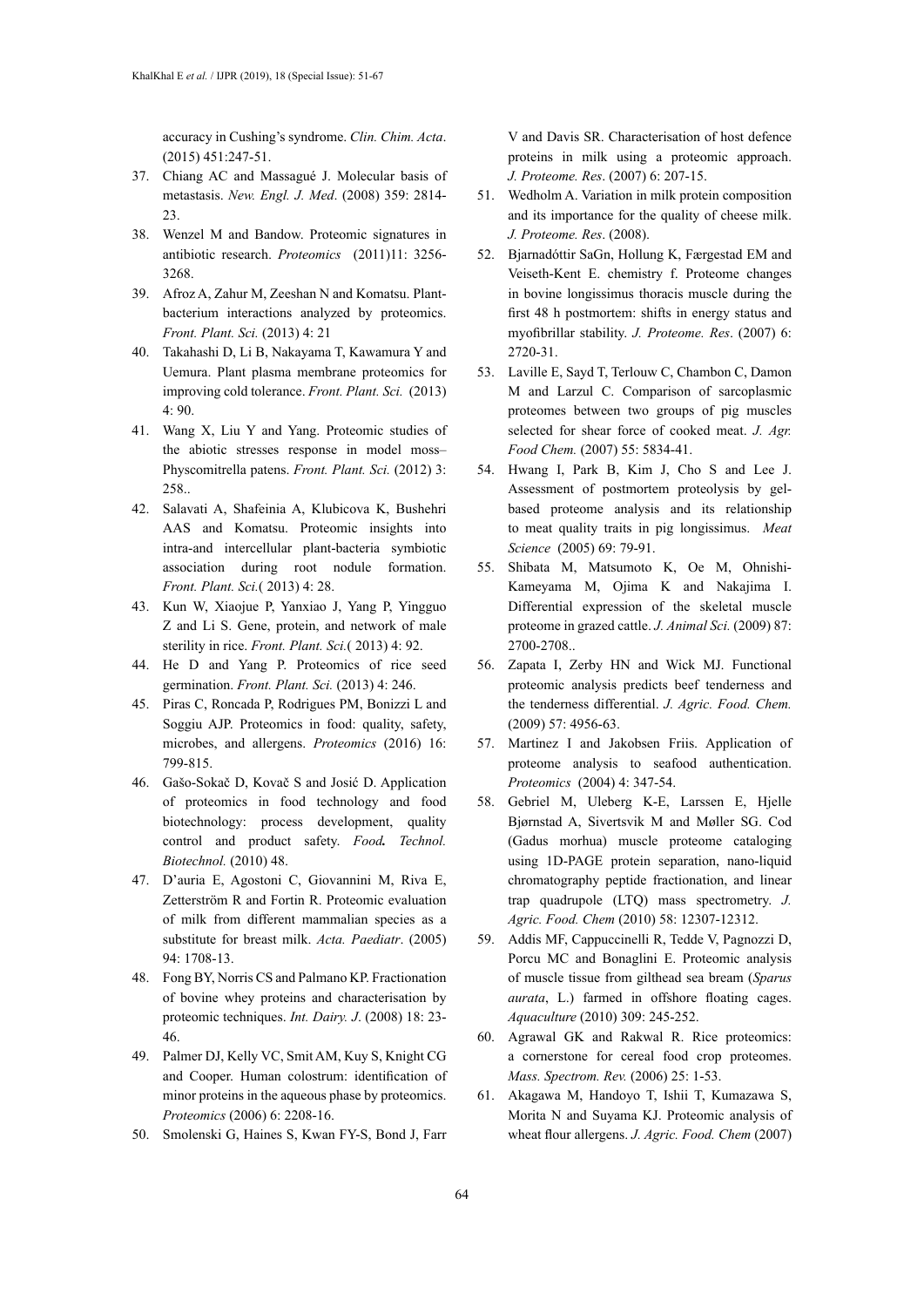55: 6863-70.

- 62. Ferrari F, Fumagalli M, Profumo A, Viglio S, Sala A and Dolcini L. Deciphering the proteomic profile of rice (Oryza sativa) bran: A pilot study. *Electrophoresis* (2009) 30: 4083-94.
- 63. Kim YJ, Choi SH, Park BS, Song J, Kim M and Koh H. Proteomic analysis of the rice seed for quality improvement. *Plant. Breed.* (2009) 128: 541-50.
- 64. Xue K, Liu B, Yang J and Xue D. The integrated risk assessment of transgenic rice: a comparative proteomics approach. *Electron. J. Environ. Agr. Food. Chem.* (2010) 9.
- 65. Ricroch AE, Bergé JB and Kuntz M Evaluation of genetically engineered crops using transcriptomic, proteomic, and metabolomic profiling techniques. *Plant. physiol.* (2011) 155: 1752-61.
- 66. Islam N, Tsujimoto H and Hirano H. Proteome analysis of diploid, tetraploid and hexaploid wheat: towards understanding genome interaction in protein expression. *Proteomics* (2003) 3: 549-57.
- 67. Wilkins MR, Williams KL, Appel RD and Hochstrasser DF. Proteome research: new frontiers in functional genomics: Springer Science & Business Media (2013).
- 68. Collins FS and McKusick VA. Implications of the Human Genome Project for medical science. *Jama*. (2001) 285: 540-4.
- 69. Kellner R. Proteomics. Concepts and perspectives. *Fresenius. J. Anal. Chem.* (2000) 366: 517-24.
- 70. Stefan W and Ilag LL. Functional proteomics in drug discovery. *Drug. Discov.* (2003): 17.
- 71. Anderson NL and Anderson NG. Proteome and proteomics: new technologies, new concepts, and new words. *Electrophoresis* (1998) 19: 1853-61.
- 72. Ilag LL, Ng JH, Beste G and Henning SW. Emerging high-throughput drug target validation technologies. *Drug. Discov. Today (*2002) 7: S136-S42.
- 73. Jeffery CJ. Moonlighting proteins—an update. *Molecular BioSystems* (2009) 5: 345-350.
- 74. Drews J. Drug discovery: a historical perspective. *Science* (2000) 287: 1960-1964.
- 75. Crul M, Van Waardenburg R, Beijnen J and Schellens. DNA-based drug interactions of cisplatin. *Cancer. Treat. Rev.* (2002) 28: 291-303.
- 76. Jabs DA and Griffiths PD. Fomivirsen for the treatment of cytomegalovirus retinitis. *Am. J. Ophthalmol.* (2002) 133: 552-6.
- 77. Yokota H. Applications of proteomics in pharmaceutical research and development. *Biochim. Biophys. Acta. Proteins. Proteom*. (2019) 1867: 17-

21.

- 78. Savino R, Paduano S, Preianò M and Terracciano R. The proteomics big challenge for biomarkers and new drug-targets discovery. *Int. J. Mol. Sci.* (2012) 13: 13926-13948.
- 79. Savino R and Terracciano R. Mesopore-assisted profiling strategies in clinical proteomics for drug/ target discovery. *Drug. Discov. Today* (2012) 17: 143-52.
- 80. Angel TE, Aryal UK, Hengel SM, Baker ES, Kelly RT and Robinson EW. Mass spectrometrybased proteomics: existing capabilities and future directions. *Chem. Soc. Rev*. (2012) 41: 3912-28.
- 81. Beretta L. Proteomics from the clinical perspective: many hopes and much debate. *Nat. Methods.* (2007) 4: 785-6.
- 82. Terstappen GC, Schlüpen C, Raggiaschi R and Gaviraghi. Target deconvolution strategies in drug discovery. *Nat. Rev. Drug. Discov.* (2007) 6: 891- 903.
- 83. Schirle M, Bantscheff M and Kuster. Mass spectrometry-based proteomics in preclinical drug discovery. *Chem. Biol.* 19.1 (2012):72-84.
- 84. Paunovic AI, Drowley L, Nordqvist A, Ericson E, Mouchet E and Jonebring A. Phenotypic screen for cardiac regeneration identifies molecules with differential activity in human epicardium-derived cells versus cardiac fibroblasts. *ACS. Chem. Biol*. (2017) 12: 132-141.
- 85. Thorne N, Malik N, Shah S, Zhao J, Class B and Aguisanda F. High $\Box$ throughput phenotypic screening of human astrocytes to identify compounds that protect against oxidative stress. *Stem. Cells. Transl. Med.* (2016) 5: 613-27.
- 86. Grozinger CM, Chao ED, Blackwell HE, Moazed D and Schreiber SL. Identification of a class of small molecule inhibitors of the sirtuin family of NAD-dependent deacetylases by phenotypic screening. *J. Biol. Chem.* (2001) 276: 38837-43.
- 87. Li H, Xie W, Gore ER, Montoute MN, Bee WT and Zappacosta F.Development of phenotypic screening assays for γ-globin induction using primary human bone marrow day 7 erythroid progenitor cells. *J. Biomol. Screen.* (2013)18: 1212-22.
- 88. Xie W, Pariollaud M, Wixted WE, Chitnis N, Fornwald J and Truong M. Identification and characterization of PERK activators by phenotypic screening and their effects on NRF2 activation. *PloS. One* (2015) 10.
- 89. Cong F, Cheung AK and Huang. Chemical genetics–based target identification in drug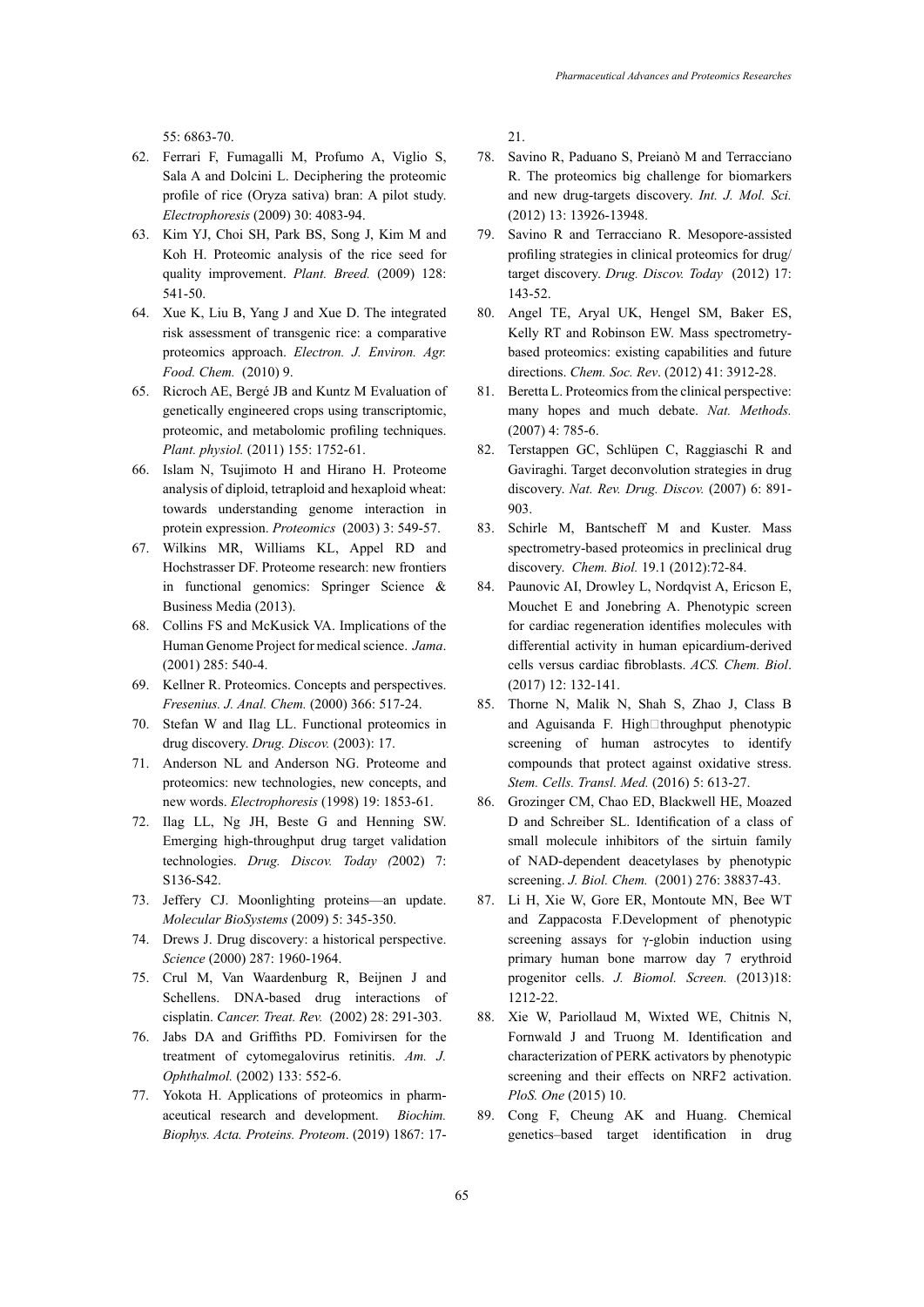discovery. A*nnu. Rev. Pharmacol. Toxicol.* (2012) 52: 57-78.

- 90. Rix U and Superti-Furga. Target profiling of small molecules by chemical proteomics. *Nat. Chem. Biol.* (2009) 5:616.
- 91. Brown EJ, Albers MW, Shin TB, Keith CT, Lane WS and Schreiber. A mammalian protein targeted by G1-arresting rapamycin–receptor complex. *Nature* (1994) 369:756.
- 92. Sargent DJ, Conley BA, Allegra C and Collette L. Clinical trial designs for predictive marker validation in cancer treatment trials. *J. Clin. Oncol*. (2005) 23:2020-7.
- 93. Lee J-m, Han JJ, Altwerger G and Kohn EC. Proteomics and biomarkers in clinical trials for drug development. *J. Proteonomics* (2011) 74:2632-41.
- 94. Amiri-Dashatan N, Koushki M, Abbaszadeh H-A, Rostami-Nejad M and Rezaei-Tavirani M. Proteomics Applications in Health: Biomarker and Drug Discovery and Food Industry. *Iran. J. Pharm. Res*. (2018) 17:1523.
- 95. Atkinson Jr AJ, Colburn WA, DeGruttola VG, DeMets DL, Downing GJ, Hoth DF, Oates JA, Peck CC, Schooley RT and Spilker BA. Biomarkers and surrogate endpoints: preferred definitions and conceptual framework. *Clin. Pharmacol. Therapeut.* (2001) 69: 89-95.
- 96. Mischak H, Allmaier G, Apweiler R, Attwood T, Baumann M and Benigni A. Recommendations for biomarker identification and qualification in clinical proteomics. *Sci. Transl. Med.* (2010) 2: 46ps42-46ps42.
- 97. Mahboubi M, Azodi MZ, Tavirani MR, Mansouri V, Ahmadi NA and Hamdieh M. Protein-Protein Interaction Analysis of Common Top Genes in Obsessive-Compulsive Disorder (OCD) and Schizophrenia: Towards New Drug Approach Obsessive-Compulsive disorder (OCD) and Schizophrenia Comorbidity Gene Analysis. *Iran. J. Pharm. Res.* (2018) 17: 173.
- 98. Dent R, Trudeau M, Pritchard KI, Hanna WM, Kahn HK and Sawka CA. Triple-negative breast cancer: clinical features and patterns of recurrence. *Clin. Canc. Res.* (2007) 13: 4429-34.
- 99. Allingham-Hawkins D, Lea A and Levine. ERCC1 expression analysis to guide therapy in non-small cell lung cancer. *PLoS Curr.* (2010) 2.
- 100. Olaussen KA, Mountzios G and Soria JC. ERCC1 as a risk stratifier in platinum-based chemotherapy for nonsmall-cell lung cancer. *Curr. Opin. Pulm. Med*. (2007) 13: 284-9.
- 101. Hammaker D and Firestein GS. Go upstream, young man: lessons learned from the p38 saga. *Ann. Rheum. Dis.* (2010) 69: i77-i82.
- 102. Amacher DE. The discovery and development of proteomic safety biomarkers for the detection of drug-induced liver to xicity. *Toxicol. Appl. Pharmacol.* (2010) 245: 134-42.
- 103. Yamanaka H, Yakabe Y, Saito K, Sekijima M and Shirai T. Quantitative proteomic analysis of rat liver for carcinogenicity prediction in a  $28 \Box day$ repeated dose study. *Proteomics* (2007) 7: 781-95.
- 104. Zhang J, Yang PL and Gray NS. Targeting cancer with small molecule kinase inhibitors. *Nat. Rev. Cancer.* (2009) 9: 28-39.
- 105. Ghoreschi, Kamran, Arian Laurence and John J. O'shea.. Selectivity and therapeutic inhibition of kinases: to be or not to be? *Nat. Immunol.* (2009) 10: 356-60.
- 106. Panek RL, Lu GH, Klutchko SR, Batley BL, Dahring TK, Hamby JM, Hallak H, Doherty AM and Keiser JA. In vitro pharmacological characterization of PD 166285, a new nanomolar potent and broadly active protein tyrosine kinase inhibitor. *J. Pharmacol. Exp. Therapeut.* (1997) 283: 1433-44.
- 107. Cohen S, Braiman A, Shubinsky G and Isakov N. Protein kinase C-theta in platelet activation. *FEBS Lett.* (2011)585: 3208-315
- 108. Coultrap SJ, Sun H, Tenner TE and Machu TK.Therapeutics E. Competitive antagonism of the mouse 5-hydroxytryptamine3 receptor by bisindolylmaleimide I, a "selective" protein kinase C inhibitor. *J. Pharmacol. Exp. Therapeut.* (1999) 290:76-82.
- 109. Lingameneni R, Vysotskaya TN, Duch DS and Hemmings HC. Inhibition of voltage□dependent sodium channels by Ro  $31\square 8220$ , a 'specific' protein kinase C inhibitor. *FEBS Lett.* (2000) 473: 265-8.
- 110. Brehmer D, Godl K, Zech B, Wissing J and Daub H. Proteome-wide identification of cellular targets affected by bisindolylmaleimide-type protein kinase C inhibitors. *Mol. Cell. Proteomics* (2004) 3: 490-500.
- 111. Godl K, Gruss OJ, Eickhoff J, Wissing J, Blencke S and Weber M. Proteomic characterization of the angiogenesis inhibitor SU6668 reveals multiple impacts on cellular kinase signaling. *Canc. Res.* (2005) 65: 6919-26.
- 112. Rix LR, Rix U, Colinge J, Hantschel O, Bennett K and Stranzl T. Global target profile of the kinase inhibitor bosutinib in primary chronic myeloid leukemia cells. *Leukemia* (2009) 23: 477-85.